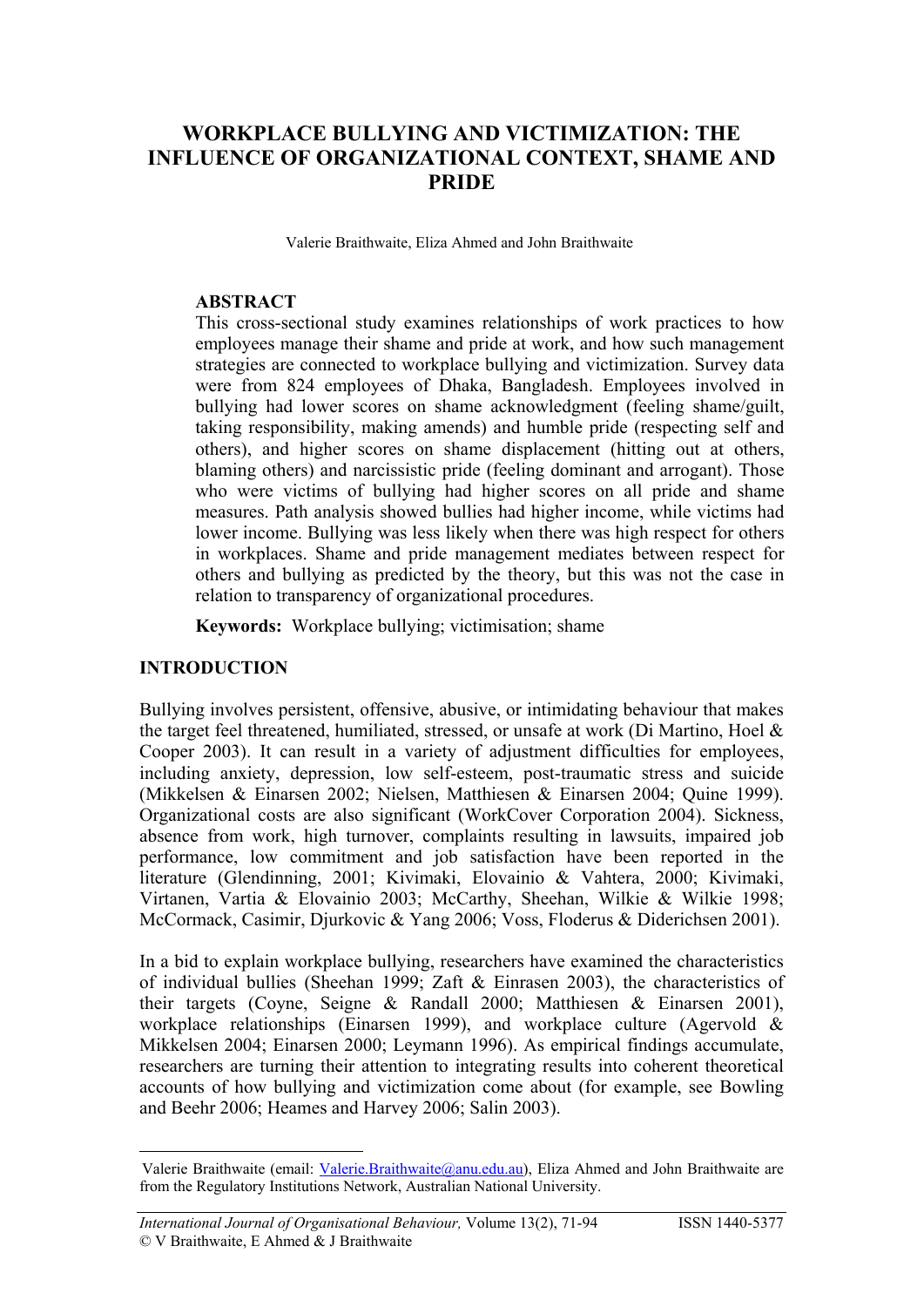Research that has attempted to profile those who engage in bullying has identified impulsivity, emotional reactivity, cynicism, low tolerance for ambiguity and aggressiveness as qualities that predispose people to bullying others (Matthiesen  $\&$ Einarsen 2007). Victims on the other hand are more likely to have low self-esteem, poor social competence, and to exhibit negative affectivity more commonly than most (Glaso, Matthiesen, Nielsen & Einarsen 2007; Matthiesen & Einarsen 2007). The likelihood that bullying episodes will flare up is increased if the workplace is characterised by role ambiguity, high work demands, interpersonal conflict, and tyrannical or laissez-faire leadership (Hauge, Skogstad & Einarsen 2007; Skogstad, Einarsen, Torsheim, Aasland & Hetland 2007). Communication openness, a supportive work environment and providing bullied employees with recourse within the workplace have been found to reduce bullying and the problems it poses for targets (Bilgel, Aytac & Bayram 2006; Daniel 2004; Oluremi 2007).

The degree to which workplaces encourage bullying or keep it in check is being regarded increasingly as a reflection of management policy, not simply management neglect (Agervoid & Mikkelsen 2004; Ferris 2004). Ferris (2004) has postulated a "see no evil, hear no evil, speak no evil" typology of workplaces based on organizational responses to bullying allegations. Workplaces that are achievement oriented, have high workloads and place pressure on their employees to perform, are more likely to accept negative behaviour such as bullying, normalizing it as part of how the workplace functions. This is a "see no evil" approach to bullying. Organizations that are bureaucratic and rule oriented are more likely to attribute blame for the problem to both parties, seeing it as a personality conflict rather than as a conflict that reflects organizational practices and philosophy. This is a "hear no evil" approach to bullying. The third approach, "speak no evil", has effective anti-bullying policies that are enacted through managers walking the talk and calling to account behaviour that is persistently disrespectful of work colleagues, be they in senior or subordinate positions.

The key to the timing and strategy for successful intervention in bullying cases is not well understood or implemented (Djurkovic, McCormack & Casimir 2005; Gregory 2005). Literature on coping responses suggests that those who are bullied are initially quite versatile in their responses to managing the phenomenon, tend not to draw attention to the situation they find themselves in, but gradually get ground down to the point where avoidance or exit are the most effective options (Djurkovic et al. 2005; Olafsson & Johannsdottir 2004). Some become victims of their experience, others appear to be less adversely affected (Dawn, Cowie & Anandiadou 2003; Glaso et al. 2007).

The perpetrators of bullying are a puzzle when it comes to designing interventions because it is not clear whether they have poorly tuned moral emotions, or whether they have adopted a mindset that tells them that the moral emotions can be left outside the door as they enter the workplace. Debate continues in the literature over whether individuals who bully are socially incompetent, not recognizing the harm they do; or are just machiavellian, using power to advantage themselves and achieve their personal objectives (Arsenio & Lemerise 2001; Salin 2003; Seigne, Coyne, Randall & Parker 2007). The degree to which an organization tolerates bullying clearly affects the options of the machiavellian perpetrator of bullying. Organizational practices, on the other hand, are less certain to impact on the behaviour of the bully who is socially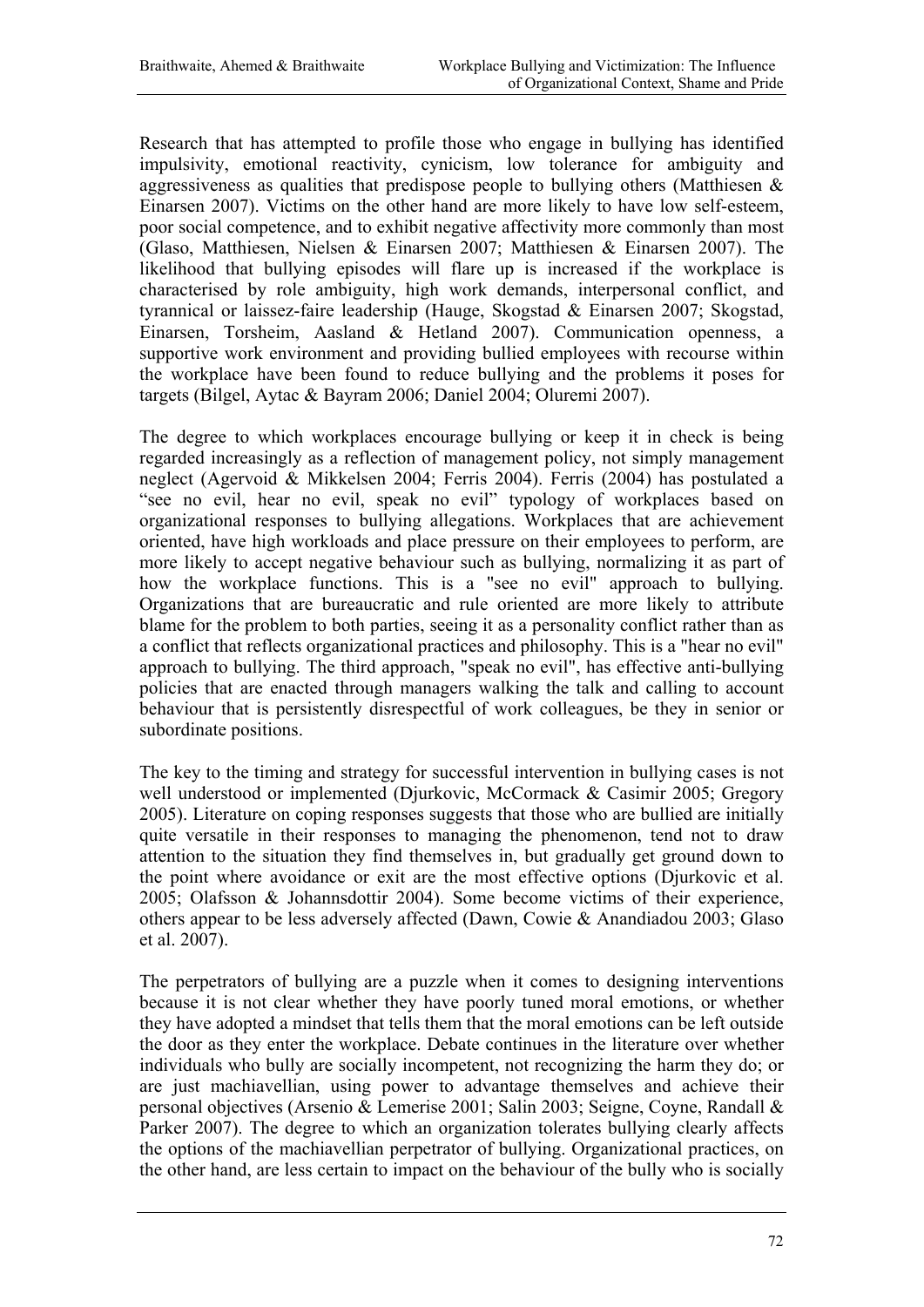incompetent – sanctions of either a positive or negative kind may not be discerned without directly confronting the perpetrator.

In many areas of rule or norm breaking, the psychological states of "not knowing" what is expected and "deliberately exploiting" opportunity are intertwined (Braithwaite, Braithwaite, Gibson & Makkai 1994). "Not knowing" becomes the rationalization of those who bully while deliberate exploitation is the narrative of the person who is targeted; bullies and victims alike need a narrative that enables them to keep going and think well of themselves, though not necessarily of each other (Harris 2007). The moral emotions are implicated in persistent bullying (Menesini, Sanchez, Fonzi, Ortega, Costabile & Lo Feudo 2003).

One line of argument is that bullies are deficient in moral emotions. A second, and the one pursued here, is that for organizational and/or personal reasons, moral emotions are not engaged in the self-regulatory repertoire of those who engage in bullying. This paper examines the role of two moral emotions – shame and pride in the persistence of bullying and victimization behaviour. Shame and pride are conceptualised as responses to how one's ethical identity is travelling in a particular social setting (Harris 2007). In the literature on workplace bullying, shame and pride have been implicated in the experiences of victims and perpetrators (Lewis 2004), although to date theoretical explanations have tended to be more psychoanalytic than psychosocial.

#### *Why should shame and bullying be related?*

Reintegrative shaming theory (Braithwaite 1989) differentiates two forms of social shaming, stigmatization and reintegrative shaming. It is commonly accepted that shame is an instigator of anti-social behaviour of all kinds (including bullying) (Lewis 1971; Scheff & Retzinger 1991) because it produces anger and a desire to hit out and blame others. Braithwaite argues that this happens when individuals experience stigmatizing shaming, not when they experience reintegrative shaming. Stigmatization occurs when an individual is labelled as being a "bad," "unworthy" or "useless" person, labels that go to the core of that person's ethical identity to communicate rejection by others. The alternative to stigmatization is reintegrative shaming where behavioural acts are labelled as inappropriate or unacceptable, but the person who committed them is regarded as a person who is basically good, able to mend their ways and make amends for the harm that has been done. Different cultures practice stigmatization and reintegrative shaming to different degrees. Western legal tradition explicitly propagates stigmatization. The restorative justice movement which is gaining momentum within legal systems internationally advocates processes that promote the value of reintegration, that is, disapproval of the harmful act without condemnation or rejection of the person.

The process of reintegrative shaming requires a special kind of institutional context where individuals feel the support of those close to them in spite of the fact that their behaviour has fallen short of others' expectations (Ahmed, Harris, Braithwaite & Braithwaite 2001). When individuals feel that support, they are more likely to acknowledge shame and move forward to make amends (Ahmed et al. 2001). When they do not, shame displacement or avoidance is a more likely response (Ahmed et al. 2001). Shame acknowledgment and displacement are not restricted to restorative justice settings: They are a daily part of how we manage our failures, just as pride is part of how we manage our successes.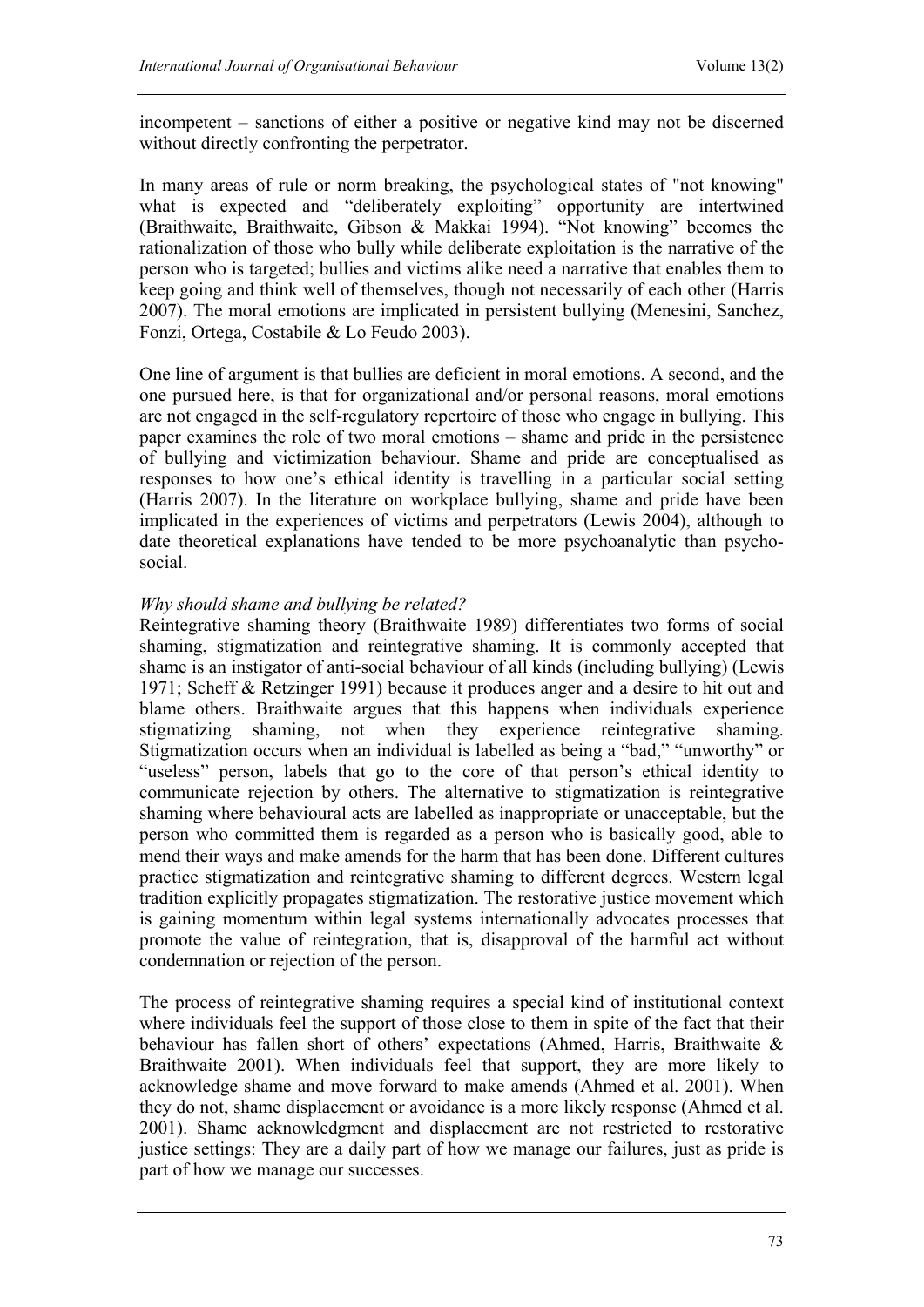#### *Shame and pride management theory*

Shame management theory (for details, see Ahmed et al. 2001) explains how individuals respond when they feel shame over something they have done. Shame is defined as a threat to a person's ethical identity, the identity that defines what a person sees in the self that is admirable and valued highly (Harris 2001, 2007). Ethical identity has elements of task, interpersonal and moral competency (see Harris 2001, 2007 for a detailed discussion). Shame is most likely to be felt when a person's ethical identity attracts disapproval of others, and is particularly likely to be strong when disapproval comes from an authority or significant other. If a person responds to a threat to ethical identity through acknowledging the possibility of failure and seeking to remedy any mistakes that have been made, that person is said to have acknowledged shame. If a person responds to the same threat through blaming others, expressing anger and taking their frustrations out on the world, that person is said to have displaced shame. High shame acknowledgment and low shame displacement is identified by Ahmed (2001) as a socially adaptive shame management style because it has maximum chance of repairing relationships with others and reducing interpersonal conflict. In contrast, low shame acknowledgement and high shame displacement will exacerbate conflict and damage relationships further.

In a series of papers on school bullying, Ahmed and her colleagues (Ahmed 2006; Ahmed & Braithwaite 2004a, 2006) were able to show that those who bullied others had lower scores on shame acknowledgment and higher scores on shame displacement. Victims on the other hand were relatively high scorers on acknowledgment when they were asked to imagine how they would feel if they bullied someone. They were also somewhat less inclined to displace shame. Schools provide many of the same triggers for bullying and for eliciting shame (and the denial of shame) that are found in workplaces. Meeting performance standards, being rewarded, social inclusion and being part of high status networks are as much part of success in one's working life as they are part of school life. Ethical identity is in play in both contexts – with many occasions when one's instrumental and moral competence are challenged. Shame management theory is an attractive lens for examining workplace bullying for this reason.

Shame management theory has been extended recently by Ahmed and Braithwaite (2009) to incorporate pride management. If shame signifies the emotion of personal failure or disappointment, of not living up to the person we think we are, pride represents the emotion of achievement, of finding affirmation for our ethical identity at its best. Shame and pride are complementary moral emotions (Scheff & Retzinger 1991). The emotion of pride, like shame, has two faces (Webb 2003). Pride can be embraced to the point of self-aggrandizement and lead individuals to feel that they are better than others. Or pride can be more circumspect, linked with personal and internal satisfaction of having mastered a challenge central to one's identity, while being aware of one's limitations and of the importance of collaborative relationships to one's achievements.

Just as shame is rife in workplaces, so is pride. Expressions of pride that take a narcissistic form are likely to be associated with different social relationships within work or school groups than expressions of humble pride. Narcissistic pride is associated with social dominance, assigning oneself superior status to others. Unless others accept a person's self-appointed superior status, social relationships are likely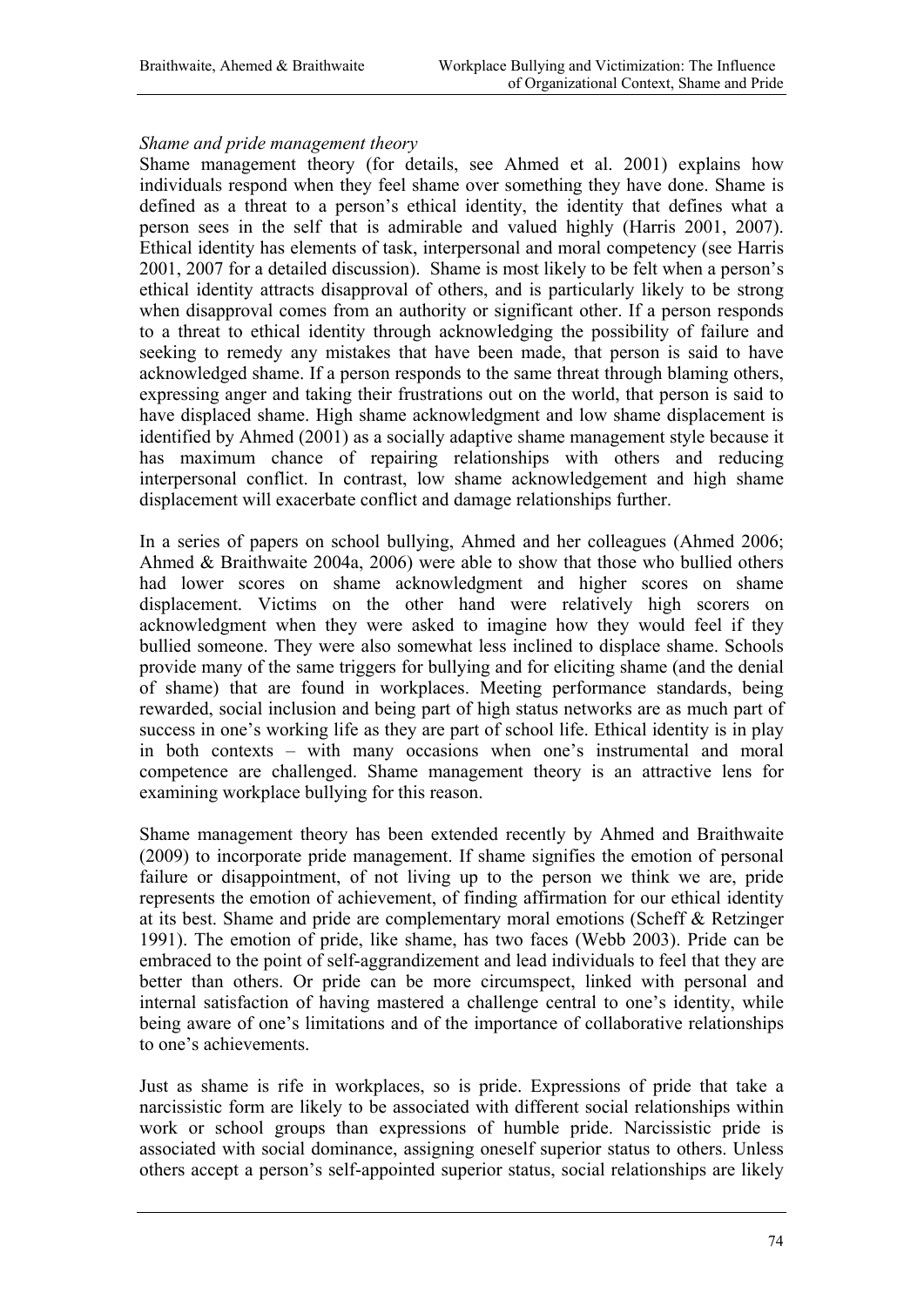to be strained and conflict is likely to ensue. In contrast, humble pride is likely to be associated with social relations that are more collegial, with each person valuing their own contributions along with the contributions of others. Thus, depending on the context and the individuals involved, pride can be managed in a socially harmonious way as a personal accomplishment that sits alongside the accomplishments of others, or in a socially divisive way as something to be lauded over others. When pride is manifested as individuals lauding their accomplishments over others, bullying is more likely to be found. Displays of narcissistic pride can make others feel inadequate and humiliated. Humble pride is likely to communicate respect for self and others and reduce bullying. Little is known of how pride is related to victimization. Possibly those who practice humble pride may be easy targets for bullying by narcissistic employees who wish to enhance their profile within an organization.

Individuals may be predisposed to manage shame and pride in socially adaptive or non-adaptive ways, but workplace practices and culture are also likely to play a role, sanctioning forms of shame and pride management both positively and negatively. Shin (2006) examined shame management styles in Korean and Australian teachers and concluded that shame management is a product of individual, interpersonal and organizational characteristics. Values of collectivism as opposed to individualism tipped the scales in favour of shame acknowledgement and away from displacement. Belongingness and inclusive work practices were also important, improving the likelihood of individuals feeling sufficiently "safe" to manage their shame in a socially adaptive way. Ahmed and Braithwaite (2006) have shown how forgiveness and reconciliation can be powerful forces for bullying reduction in schools by promoting adaptive shame management (high acknowledgment, low displacement).

## *Present study*

The present study examines the relationships between organizational characteristics, shame and pride management and bullying/victimization. Organizations that fail to create a workplace that is respectful of employees and that has clear and transparent procedures for decision making are hypothesized as creating an environment in which bullying is likely to be tolerated. Moreover, in such an environment, individuals are unlikely to feel safe enough to face their failures and be generous in sharing their successes. Such an organization risks having a workforce that manages both shame and pride in a socially damaging way – that is, low shame acknowledgment, high shame displacement, high narcissistic pride and low humble pride. Low shame acknowledgment, high shame displacement, high narcissistic pride and low humble pride are expected to be associated with bullying behaviours.

Expectations for how these variables are related for targets of bullying are less clear. It is likely that not all targets are selected for their "victim" qualities (Dawn, Cowie  $\&$ Ananiadou 2003), so there may be considerable variability in the shame and pride management capacities of those who are bullied. Evidence suggests that victims show greater acknowledgment of shame when they are asked to put themselves in the shoes of the bully. The likelihood that they will displace shame, express narcissistic pride or humble pride is difficult to predict. On the one hand, it seems plausible that humble pride and a refusal to displace shame might leave some people open to being taken advantage of by bullies. On the other hand, victims of bullying with low self-esteem and high negative affectivity may be prone to narcissistic pride and shame displacement to compensate for feelings of inadequacy (Baumeister 2001), aggravating those who are prone to bully in response.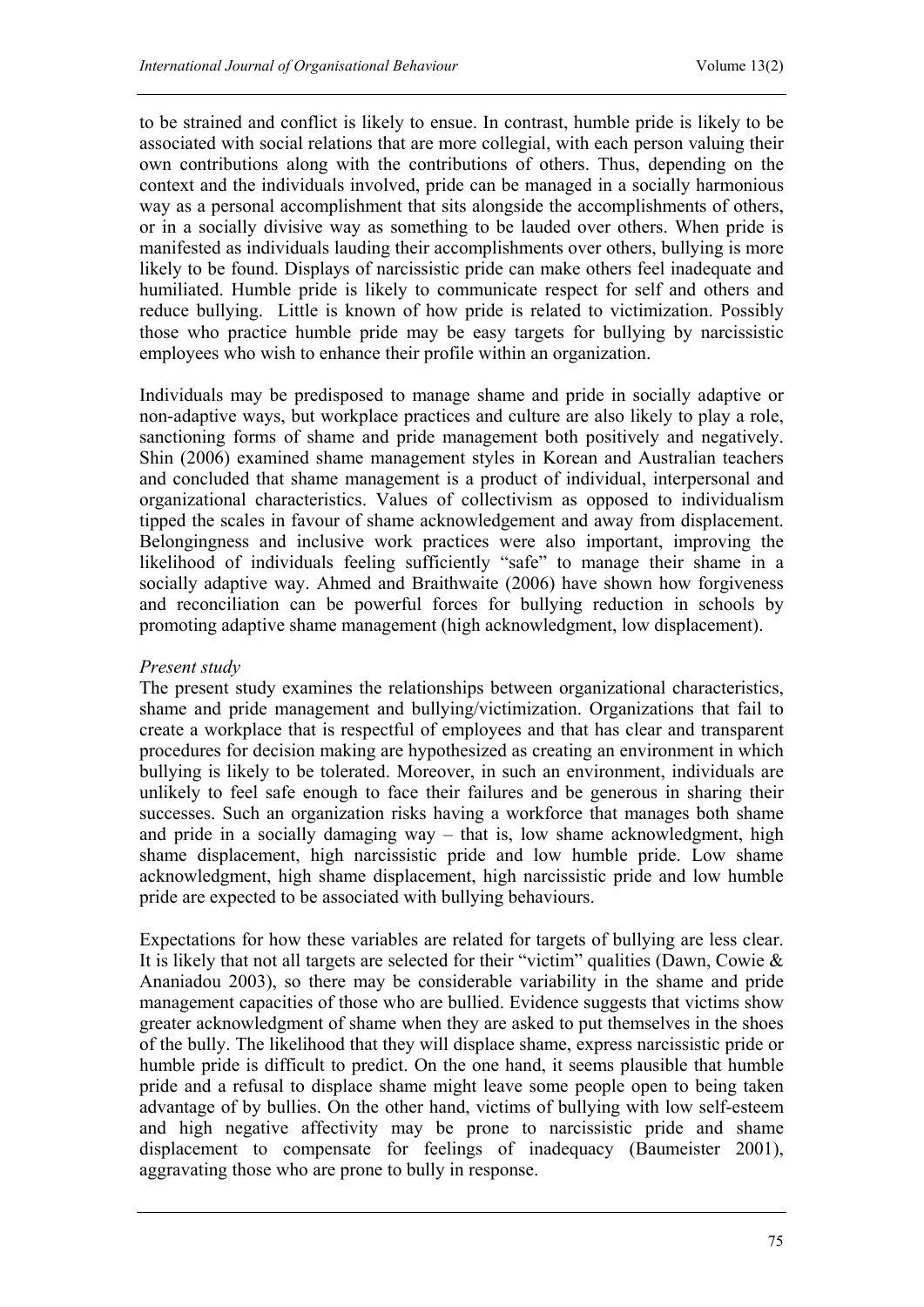The third set of factors included in the data analyses are control variables, such as gender and age and structural characteristics that reflect the hierarchical nature of the work environment and its background culture (income, job status and government/semi-government/private sector).

# **METHOD**

#### *Participants and procedure*

A total of 1500 full-time employees residing in the large metropolis of Dhaka, Bangladesh, were distributed a survey questionnaire on organizational culture in 2002. After a month following three reminders, 824 completed responses were obtained with an overall response rate of 55%.

The average age of the respondents was 34.4 years, with the majority being male (63%) reflecting the disproportionate representation of men in the formal organizational economy of Bangladesh. As is common in surveys, universityeducated people were highly over-represented in the sample (68%) compared to the general population.

In terms of specific sectors, the survey sample is broadly representative of the formal Dhaka economy (24% from the government sector<sup>1</sup>, 20% the semi-government sector<sup>2</sup>, and 56% the private sector<sup>3</sup>). Thirty-five percent of the respondents were classified as belonging to lower socio-economic status occupations (e.g., garment employees, clerical employees), 33% to middle socio-economic status occupations (e.g., school teachers, public servants who do not hold supervisory roles, support staff), and 32% to higher socio-economic status occupations (e.g., employees who hold supervisory and professional positions). The average organizational tenure of respondents was 5.5 years. The average monthly salary of the respondents was 19,576 taka (USD 285) ranging from 400 taka (USD 6) to 280,000 taka (USD 4,071). Such a wide range in income reflects the social and economic inequality in Bangladesh.

#### *Measures*

#### Control variables

Previous studies of workplace bullying point to gender, age, personal income, type of organization, and job status as relevant background characteristics (for a review, see Rayner & Hoel 1997). Respondents' *gender* was scored 1 for males and 2 for females. Their *age* was measured in years, and *personal income* was measured in taka per month. Both these variables were used as continuous variables.

 $\mathbf{1}$ <sup>1</sup> This comprises departments and agencies fully controlled by the Bangladesh Government, for example, National Board of Revenue, Bangladesh Bank, Bangladesh Post Office, Power

Development Board. <sup>2</sup> Operated by <sup>a</sup> Board of Directors appointed by the Bangladesh Government and in receipt of funding from the government. Conditions of employment are decided by the employer, not the government. Examples include the University of Dhaka, Bangladesh Council for Scientific and

Industrial Research and Rural Electrification Board. <sup>3</sup> Non-government entity where conditions of employment may be influenced by local laws; but where the entity involves foreign investment, the standards of the foreign entity may prevail. Examples include Grameen Cybernet, Southeast Bank Limited, Bangladesh Centre for Advanced Studies, and most garment industries.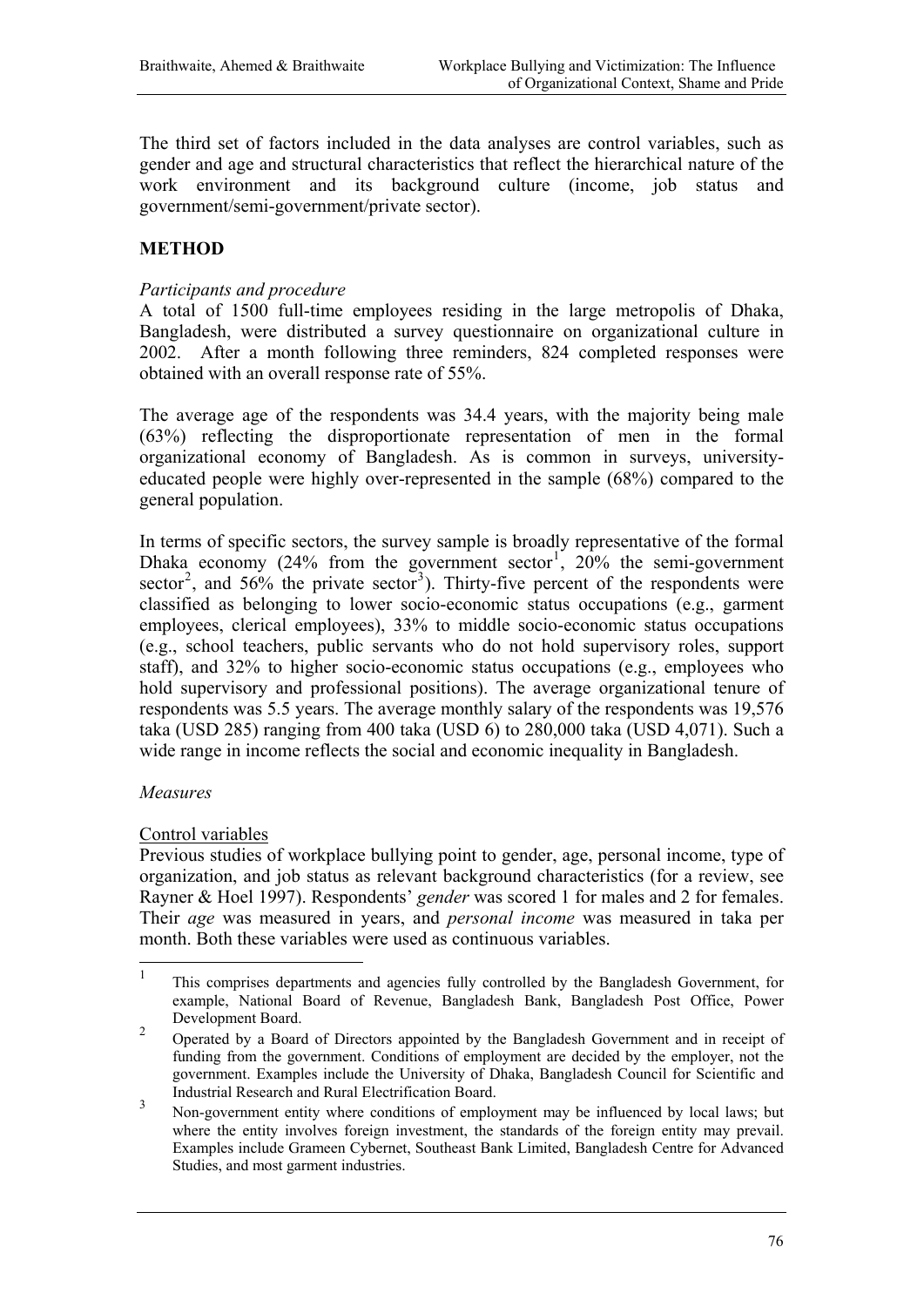*Job status* was represented by classifying respondents into five categories: high (5), high-medium (4), medium (3), medium-low (2) and low (1) in response to the question: "What kind of work do you do?" The mean of this variable, which was treated as a quasi-interval variable, was 1.98, standard deviation .82.

The *type of organization* was self-selected from the categories: (a) government sector, (b) semi-government sector and (c) private sector. Semi-government and private sector employees had similar profiles which differed from that of government employees. For purposes of analysis, the data were collapsed into government sector employees versus other. 24% fell into the government sector category.

## Workplace bullying

Quine's (1999) 20 item workplace bullying measure was used covering the five categories of bullying identified by Rayner and Hoel (1997): threat to professional status (e.g., belittling opinion); threat to personal standing (e.g., insults); isolation (e.g., withholding information); overwork (e.g., undue pressure to produce work); and destabilization (e.g., shifting of goalposts). Participants used a 1-5 rating scale (never, on occasion, sometimes, mostly, and almost always) to indicate the extent to which they had treated others in any of these ways in the past year.

Alpha reliability coefficients for four of the subscales were high: .93 for "threat to professional status<sup>"4</sup> ( $M = 1.91$ ;  $SD = 1.20$ ); .78 for "threat to personal standing" ( $M =$ 1.82;  $SD = .91$ ;  $.94$  for "isolation"  $(M = 1.77; SD = 1.24)$ ; and  $.79$  for "destabilization" ( $M = 1.73$ ;  $SD = 1.11$ ). The exception was the "overwork" subscale with an unacceptable alpha coefficient of .26 ( $M = 2.25$ ;  $SD = 1.13$ ). The "overwork" subscale was therefore dropped from the study.

Given that the remaining subscales were strongly positively and significantly correlated (*r* coefficients ranged from .47 to .81), and given that there were no hypotheses specific to any one bullying form, an aggregated measure of workplace bullying was formed by taking the average of the subscale scores. A higher score indicates continuing involvement in *bullying* over the past year  $(M = 1.81; SD = .94)$ .

## Workplace victimization

To assess workplace victimization, participants were asked about being the target of bullying in the workplace. Quine's (1999) measure was again used, but this time participants indicated how often others in the workplace treated them in these ways in the past year.

As was the case previously, the subscale representing "overwork" had an unacceptably low reliability of .44 ( $M = 2.74$ ;  $SD = 1.39$ ). The remaining four subscales had satisfactory alpha reliability coefficients: .92 for "threat to professional status" ( $M = 2.65$ ;  $SD = 1.43$ ); .96 for "threat to personal standing" ( $M = 2.40$ ;  $SD =$ 1.39); .95 for "isolation" (*M* = 2.70; *SD* = 1.45); and .95 for "destabilization" (*M* = 2.38;  $SD = 1.50$ ). The remaining four subscales were positively and significantly

 $\overline{4}$ <sup>4</sup> One item (intimidatory use of discipline or competence procedures) was dropped to increase the alpha reliability of the scale from .82 to .93.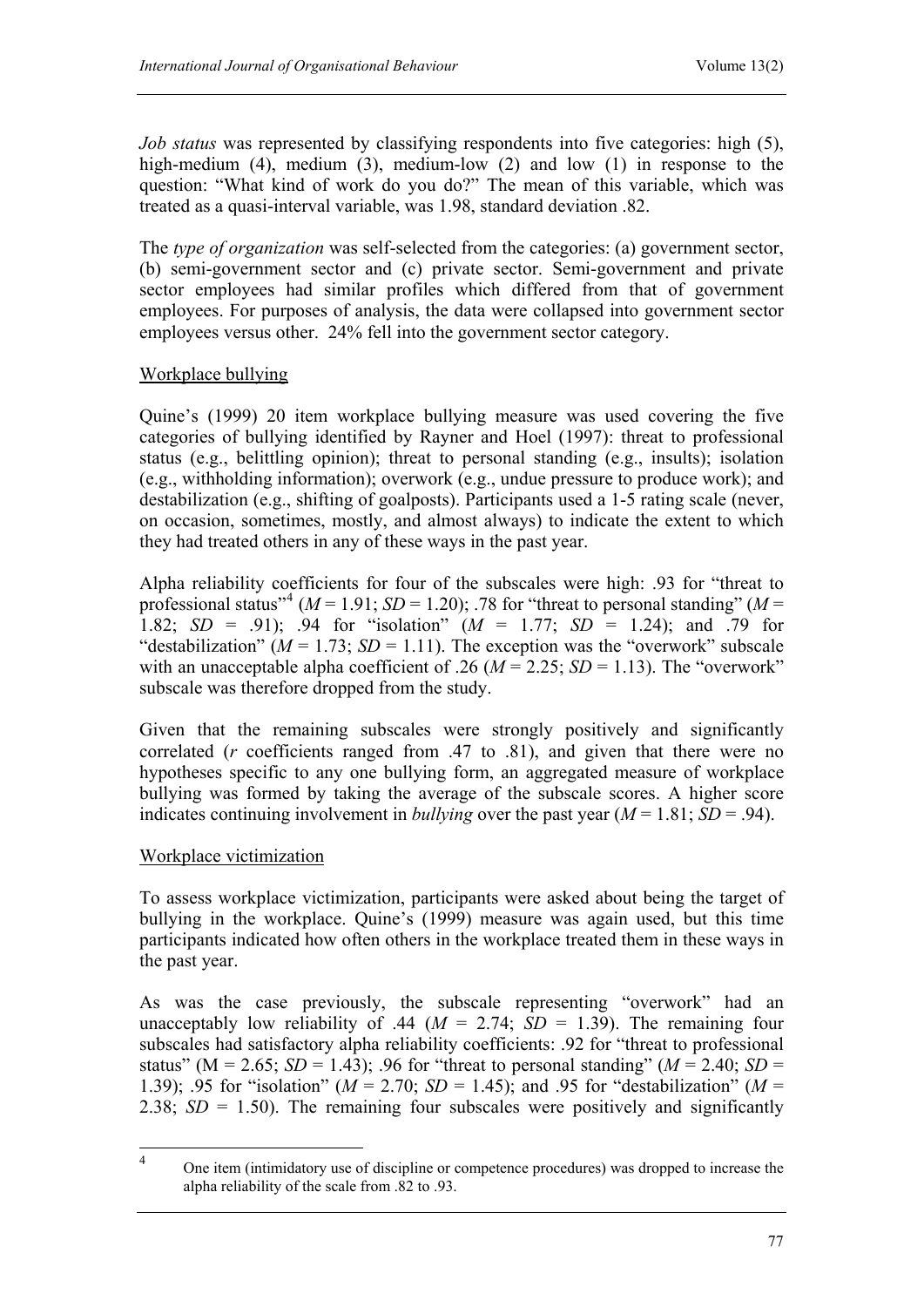correlated (*r* coefficients ranged from .70 to .90), and therefore, subscale scores were averaged to produce an aggregated measure of workplace *victimization*. A higher score indicates continuing experiences of being the target of bullying over the past vear  $(M = 2.53; SD = 1.35)$ .

The scales measuring regularity of bullying others and regularity of being the victim of bullying were independent  $(r = -0.03)$ .

#### Workplace practices

Six items were selected from a list of workplace practices compiled through a review of the organizational justice literature (e.g., Brockner, Heuer, Siegel, Wiesenfeld, Martin, Grover, Reed & Bjorgvinsson 1998; Colquitt 2001; Greenberger 1993; Siegrist 1996). The 6 items formed two scales; the first measuring the degree to which the workplace treated employees with respect and the second, the degree to which the workplace failed to follow formal and transparent procedures. Respectful treatment and non-transparent procedures were workplace characteristics that were expected to affect bullying as well as individuals' shame and pride management strategies.

The items in the *respect for others* scale were: (a) In this organization, employees are given explanations when a decision is made; (b) In this organization, employees are treated with respect; (c) In this organization, employees' concerns are listened to; and (d) In this organization, sincere efforts are made to understand feelings of employees. The items in the *arbitrary and non-transparent procedures* scale were: (a) In this organization, policies and procedures are not justified; and (b) In this organization, decisions are not made following standards. Respondents were asked to indicate the extent to which they experienced respectful treatment and arbitrary and nontransparent procedures in their workplace using a 1-5 rating scale (never, on occasion, sometimes, mostly, and almost always). A higher score on the respectful treatment scale indicates employees' perceptions that their workplace treats employees with respect  $(M = 3.19; SD = .98)$ . A higher score on arbitrary and non-transparent procedures indicates that employees are unaware of transparent, standard procedures for decision-making  $(M = 2.41; SD = 1.07)$ .

The correlation between the scales, *respect for others* and *arbitrary and nontransparent procedures* was .05. This was surprising since respectful treatment and standardized procedures are both part of what is known as procedural justice in western psychology (Tyler 1990). For purposes of construct validation, these scales were correlated with two other measures included in the survey, one of commitment to the workplace, the other of job satisfaction. <sup>5</sup> Those who believed the workplace offered respectful treatment to others were neither more nor less committed to the workplace than anyone else and had slightly lower scores on job satisfaction  $(r = -0.02)$ , NS;  $r = -16$ ,  $p < .001$  respectively). Those who were concerned about arbitrary and

 $\frac{1}{5}$  The items in the workplace commitment scale were: (a) I am proud to belong to this organization; (b) It was a great mistake to accept the offer of a job here (reverse); (c) There is no point being in this organization – it has no future direction (reverse); (d) My decisions are not valued at this workplace (reverse) (alpha reliability coefficient = .74). The items in the job satisfaction scale were: (a) This organization supports a balance between work and personal life; (b) My skills are valued at this organization; (c) I have the resources I need to do my job effectively; (d) My salary is competitive with similar jobs I might find somewhere else; (e) I have adequate opportunity for professional development and promotion in this organization (alpha reliability coefficient  $= .80$ ).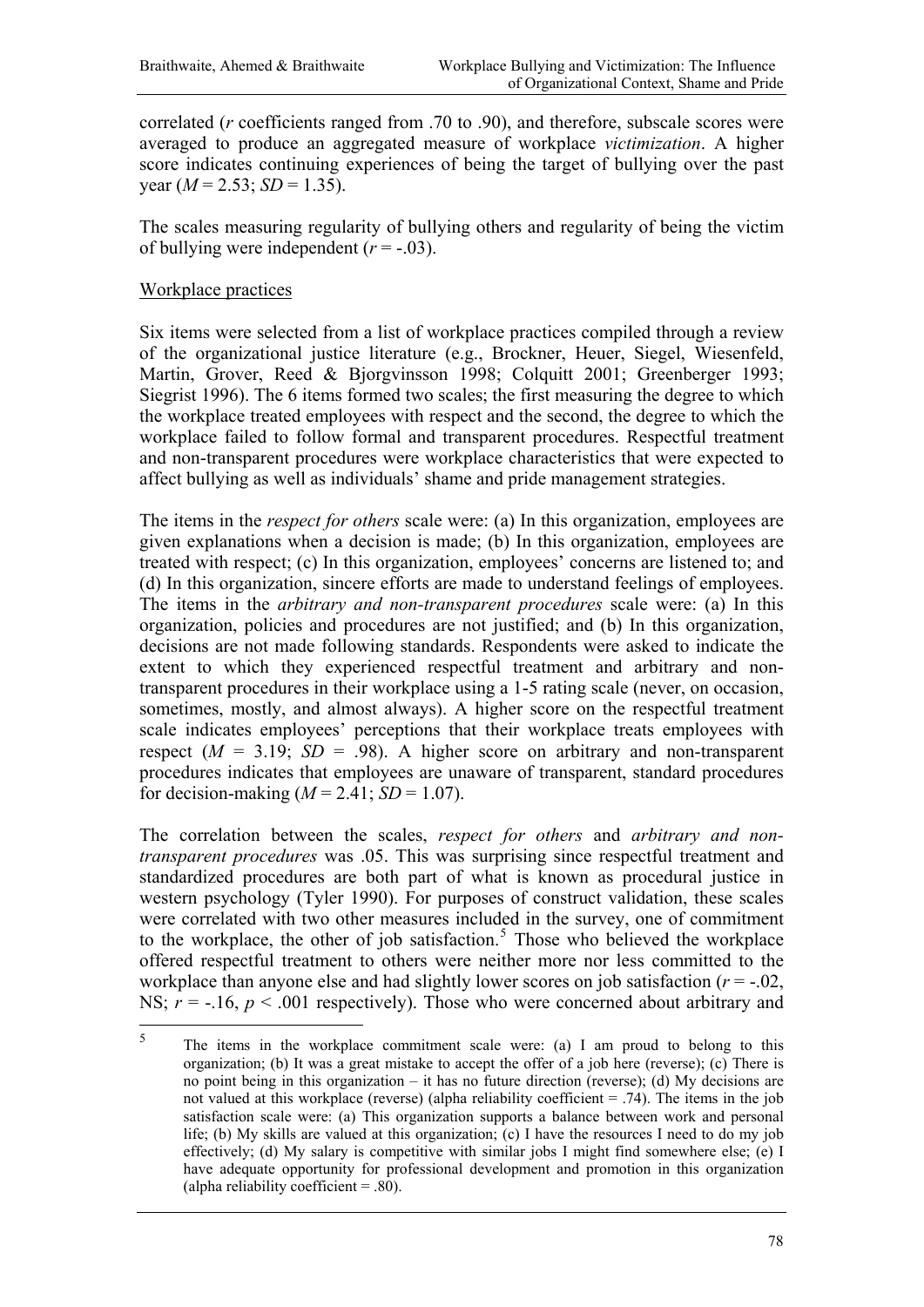non-transparent procedures had low work commitment and low job satisfaction (*r* = - .61,  $p < .001$ ;  $r = -.57$ ,  $p < .001$  respectively).

#### Shame management

Shame management was measured through the Management Of Shame State – Shame Acknowledgment and Shame Displacement (MOSS-SASD). Originally, the MOSS-SASD was developed in the context of school bullying. Since then, the instrument has proved to be psychometrically valid and reliable (for details on psychometric properties of the MOSS-SASD, see Ahmed 2001), and provided the foundation for further research on rule violation.<sup>6</sup>

While adapting the MOSS-SASD to the workplace bullying context, the wording of some of the items measuring Shame Acknowledgment and Shame Displacement was modified to suit adult respondents and the workplace context. In addition, some items were taken from Harris (2001) to extend the measure of Shame Acknowledgment. To obtain a comparable Bengali translation of the MOSS-SASD, the items which have previously been used in our studies were translated and back-translated by a bilingual scholar who was native to the region of Bangladesh where the study was conducted. The translations were then reviewed for accuracy and cultural appropriateness by another bilingual scholar who is also native to the region. Both these scholars had excellent English knowledge and experience with psychological terminology.

MOSS-SASD is a scenario based self-report measure. In the current study, the items were contextualized by using one of the most common incidents (threat to professional status) that occurs in the workplace. Respondents were instructed to "Suppose you voiced a 'criticism of work and undervalued the efforts' of a co-worker in front of other staff, including subordinates of the co-worker. How likely is it that you would feel the following ..." Respondents were then presented with a list of 12 shame related reactions each of which they rated from 1-5 (definitely not, unlikely, unsure, probably, definitely). The six items selected to measure shame acknowledgment and the four items for shame displacement are listed in the Appendix.

The shame acknowledgment and shame displacement scales were tested for their factorial validity using Confirmatory Factor Analysis (CFA). At first, two separate one-factor congeneric modelling procedures (one for shame acknowledgment, the other for shame displacement) were conducted using the AMOS (Analysis of Moment Structures) 4.0 program (Arbuckle & Wothke 1999) with a maximum likelihood estimation procedure. The six shame acknowledgment items and the four shame displacement items that fitted these models were retained for the next step in which 10 items were included in a confirmatory factor analysis to test for two distinct concepts representing shame acknowledgment and shame displacement. Consistent with the earlier findings, the CFA suggested two conceptually meaningful factors in the final model of shame management.

 $\sqrt{6}$ <sup>6</sup> See Ahmed and Braithwaite (2004a) and Morrison (2006) for support for the relationships between shame management and school bullying; see Braithwaite, Ahmed, Morrison and Reinhart (2003) for support of the longitudinal relationships; see Ahmed and Braithwaite (2006) and Ttofi and Farrington (2008) for a replication in a different cultural context; see Ahmed and Braithwaite (2004b, 2005) for a replication in the context of tax evasion.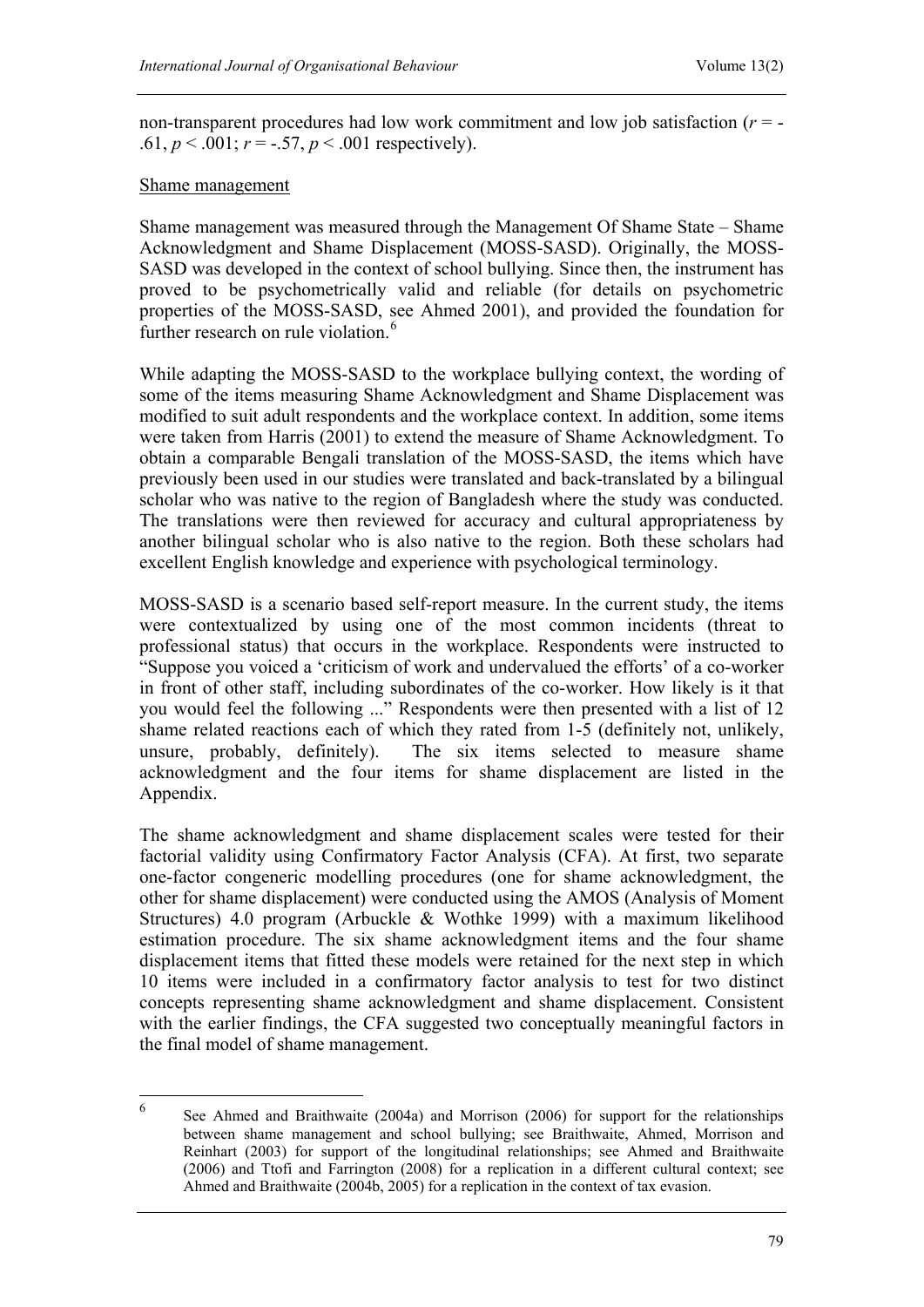Items loading on the first factor represented owning shame/guilt, whereby an individual acknowledges wrongdoing and seeks to put matters right (sample item: "concerned to put matters right and put it behind you"). These items were averaged to produce the *shame acknowledgment* scale where a high score indicates greater shame acknowledgment  $(M = 2.28; SD = .83)$ . The items loading on the second factor represented disowning shame/guilt by displacing it and blaming others (sample item: "placing the blame somewhere else for what you said"). These items were averaged to produce the *shame displacement* scale where a high score indicates greater shame displacement  $(M = 2.29; SD = 1.13)$ .

The goodness of fit statistics for the 10 item model were satisfactory. The chi-square of 75.65 ( $df = 12$ ;  $p < .001$ ) was significant unfortunately; but other indices were strongly supportive of the model (the Comparative Fit Index  $(CFI) = .98$ ; the Goodness-of-Fit Index (GFI) = .98; the Incremental Fit Index (IFI) = .98; the Tucker– Lewis Fit Index (TLI) = .93; and Steiger's (1989) Root Mean Square Error of Approximation (RMSEA) = .08). Hu and Bentler (1999) suggest that if the CFI of a model is greater than .96 and the RMSEA is less than .10, the data adequately fit the model. It appears, then, that the current data empirically support the validity of the two-factor structure of the Bengali version of the MOSS-SASD.

#### Pride management

Like shame management, pride management was assessed through a scenario based self-report measure—the Management Of Pride State (MOPS). The MOPS was developed following a thorough review of the relevant literature (e.g., Cherney http://www.teambuildinginc.com/article\_ai.htm; Fischer, Manstead & Rodriguez Mosquera 1999; Raskin & Terry 1988; Webb 2003). The 22 items reflecting narcissistic and humble pride were contextualized by using one of the most common incidents that occurs in the workplace. Respondents were asked to imagine that they had been successful in achieving an important task: "Suppose that you were required (asked) to solve an old and difficult problem at your workplace. You solved it successfully. How likely is it that you would feel the following ..." Respondents were then presented with 22 pride related reactions. Participants responded to each on a 1-5 rating scale (definitely not, unlikely, unsure, probably, definitely). The 9 items used to measure narcissistic pride and the 7 items for humble pride are listed in the Appendix.

The strategy for testing for factorial validity of the pride management scales followed that used for shame management. First, two separate one-factor congeneric models were tested to identify the best measures of narcissistic pride and humble pride. Subsequently, confirmatory factor analysis was used to test whether this set of 16 items adequately represented two conceptually meaningful factors, one capturing narcissistic pride or hubris without humility, and the other capturing humble pride or satisfaction with an achievement without having a sense of superiority over coworkers. Based on the final model, 9 items (sample item: "feel superior over your coworkers") were averaged to construct the *narcissistic pride* scale  $(M = 2.32; SD =$ 1.12), and 7 items (sample item: "respect the contribution of others to solving the problem") were averaged to construct the *humble pride* scale  $(M = 3.05; SD = 1.02)$ .

The goodness of fit statistics for the two-factor model were satisfactory. Although the chi-square was significant (chi square = 192.40 ( $df = 55$ ,  $p < .001$ ), the additional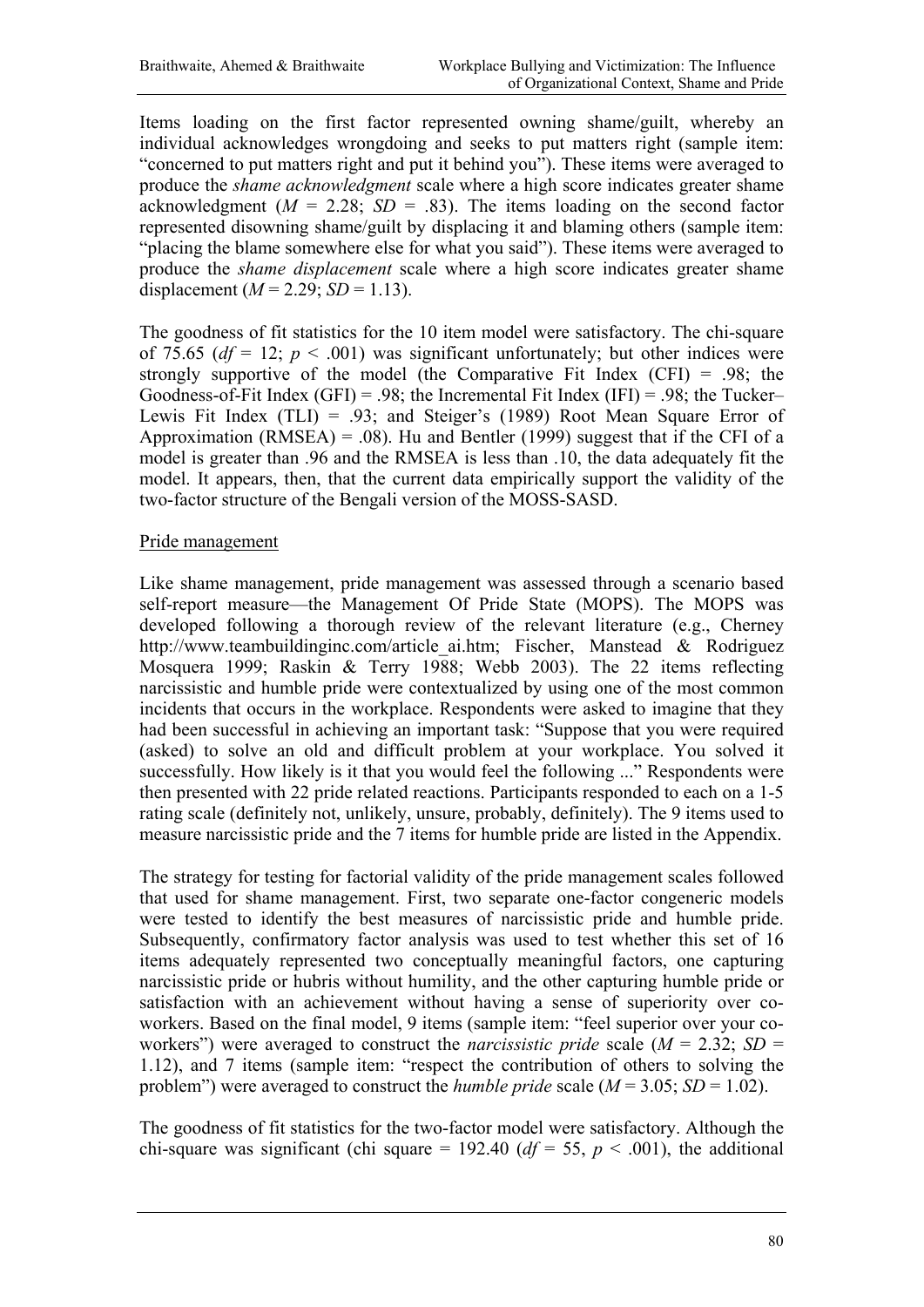indices revealed that the final structural model was an excellent fit to the data (CFI  $=$ .98, GFI = .97, IFI = .98, TLI = .96, and RMSEA = .05).

## **RESULTS**

The results are reported in three parts. First the control variables are correlated with workplace bullying and victimization. Second, the correlations are reported between work practices, shame management, pride management and bullying. Third, path models are constructed to test whether the shame and pride management variables mediate the relationship between work practices and bullying/victimization.

#### *Correlating the control variables with workplace bullying and victimization*

Perpetrators of bullying were more likely to be men  $(r = -19, p < .001)$ , to be older  $(r$  $= .11, p < .01$ ), to have relatively higher incomes ( $r = .20, p < .001$ ), high status jobs  $(r = .18, p < .001)$ , and to be working in the private or semi-government sectors  $(r = .001)$ .16,  $p < .001$ ). Those who were the targets of bullying were also more likely to be men  $(r = -.11, p < .01)$ , to be younger  $(r = -.25, p < .001)$ , to have lower incomes  $(r =$  $-46$ ,  $p < .001$ ), low/middle status jobs ( $r = .29$ ,  $p < .001$ ), and to be working in the government sector  $(r = .07, p < .05)$ . Of these control variables, income and age were highly correlated ( $r = .53$ ,  $p < .001$ ) as were income and job status ( $r = .69$ ,  $p < .001$ ).

The result of more bullying occurring in the private sector and more victimization in the government sector is a paradox. Comparisons of the three groups – private, government and semi-government sectors using an analysis of variance confirmed that bullying was significantly highest in the private sector followed by the semigovernment sector. The analysis of variance for victimization did not show a significant different between the groups. Nevertheless, one expects to find most victims where there are most bullies. Possibly bullying is more accepted as normal behaviour in the private sector, with greater preparedness for admitting to engaging in bullying behaviour as well as greater resilience against interpreting such behaviour is victimizing.

## *Correlating work practices, shame management and pride management with workplace bullying and victimization*

Pearson product-moment correlation coefficients were used to find out if workplace bullying and victimization were linked with perceived work practices, shame management and pride management.

In terms of perceived work practices, those who bullied co-workers were less likely to perceive that their organization treated employees with respect  $(r = -.48, p < .001)$ , but were more likely to have a positive view of the level of procedural transparency at work  $(r = -.19, p < .001)$ .

In terms of shame management, those who bullied others displayed low acknowledgment, that is, refused to accept that they were doing harm through bullying  $(r = -0.22, p < 0.001)$  and high displacement, that is, showed anger or directed blame to others  $(r = .67, p < .001)$ . Narcissistic pride was positively related to bullying  $(r = .62, p < .001)$  meaning that pride that was vaunting and associated with a feeling of dominance over others was correlated with higher levels of workplace bullying. Humble pride was strongly and negatively related to bullying ( $r = -0.47$ ,  $p <$ .001), suggesting that employees who took pride in their achievements with humility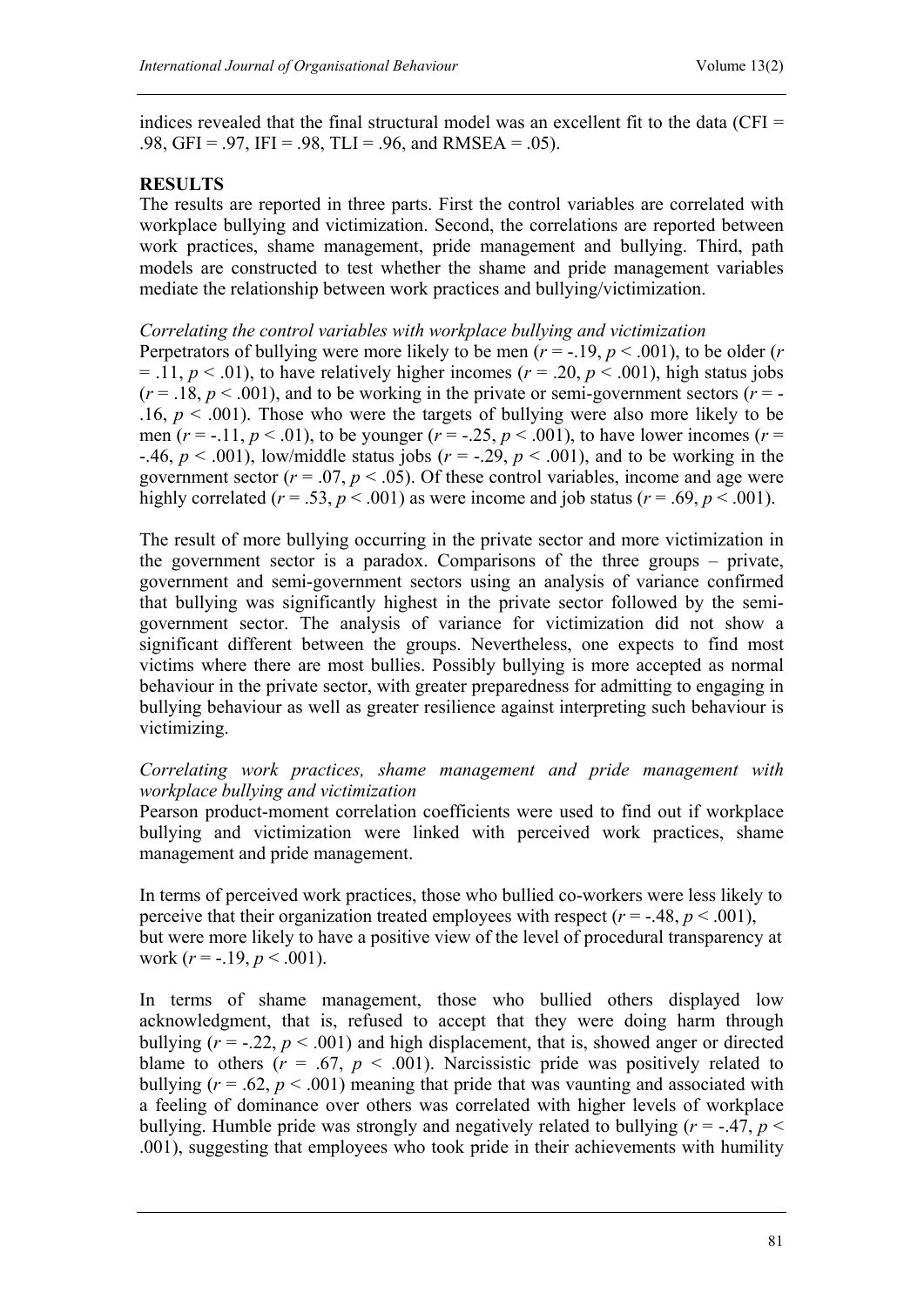and a sense of respect for the capabilities of others were less likely to engage in bullying.

These findings show that in organizations where respectful treatment of employees is not a priority, workplace bullying is likely to occur. Furthermore, individuals who do not manage shame or pride well (that is, they displace shame and express narcissistic pride and are unable to acknowledge shame and experience humble pride) are more likely to be engaged in bullying. Interestingly, those who bully others are not aware of deficits in procedural transparency in their organization. This may be explained by the earlier finding that those who bully earn high incomes and hold senior positions in their organizations; from a privileged position, they believe their procedures are standardized and clear.

When attention is turned to those who were the targets of bullying, only one work practice variable was significant, arbitrary and non-transparent procedures. Victims of bullying were critical of their workplace for its arbitrariness and lack of transparency in decision-making  $(r = .37, p < .001)$ . When victimization was related to shame management, it was found that targets of bullying scored more highly on both acknowledgment ( $r = .45$ ,  $p < .001$ ) and displacement ( $r = .14$ ,  $p < .001$ ). They were also slightly more likely to display narcissistic pride  $(r = .08, p < .05)$  as well as humble pride  $(r = .11, p < .01)$ . Taken together, these findings suggest that victims of bullying try all sorts of things to protect their ethical identity from those who bully, and do so in an environment that they perceive as being deficient in proper procedures. Earlier we saw that victims of bullying were younger, low incomeearners, with low/middle status jobs, and were more likely to come from the government sector.

The above analyses have established links between work practices, shame and pride management and bullying/victimization, but they have not answered the question of whether work practices are influential in shaping bullying/victimization because of their effect on the individual's shame management and pride management strategies. At the bivariate level, work practices of showing respect were positively related to shame acknowledgment  $(r = .17, p < .001)$  and humble pride  $(r = .47, p < .001)$ , and negatively to shame displacement  $(r = -.61, p < .001)$  and narcissistic pride  $(r = -.67,$  $p \leq 0.001$ ). Perceptions of arbitrary and non-transparent procedures were positively related to shame acknowledgment ( $r = .32$ ,  $p < .001$ ) and humble pride ( $r = .31$ ,  $p <$ .001), and negatively to shame displacement  $(r = -1.17, p < .001)$  and narcissistic pride  $(r = -12, p < 0.01)$ . The pattern of correlations for perceiving non-transparent processes was the same as the pattern of correlations for perceiving a respectful work environment. These findings require further investigation.

The mediation hypotheses that shame and pride management would explain how work practices relate to bullying and victimization were tested using path analysis. For these analyses, only two control variables were used, gender and income (income correlated very highly with job status and age; therefore job status and age were not included). Both gender and income were considered important in this context, not only because of their relatively strong relationships with bullying and victimization, but also because they were expected to be related to an individual's perception of work practices, and their shame and pride management strategies.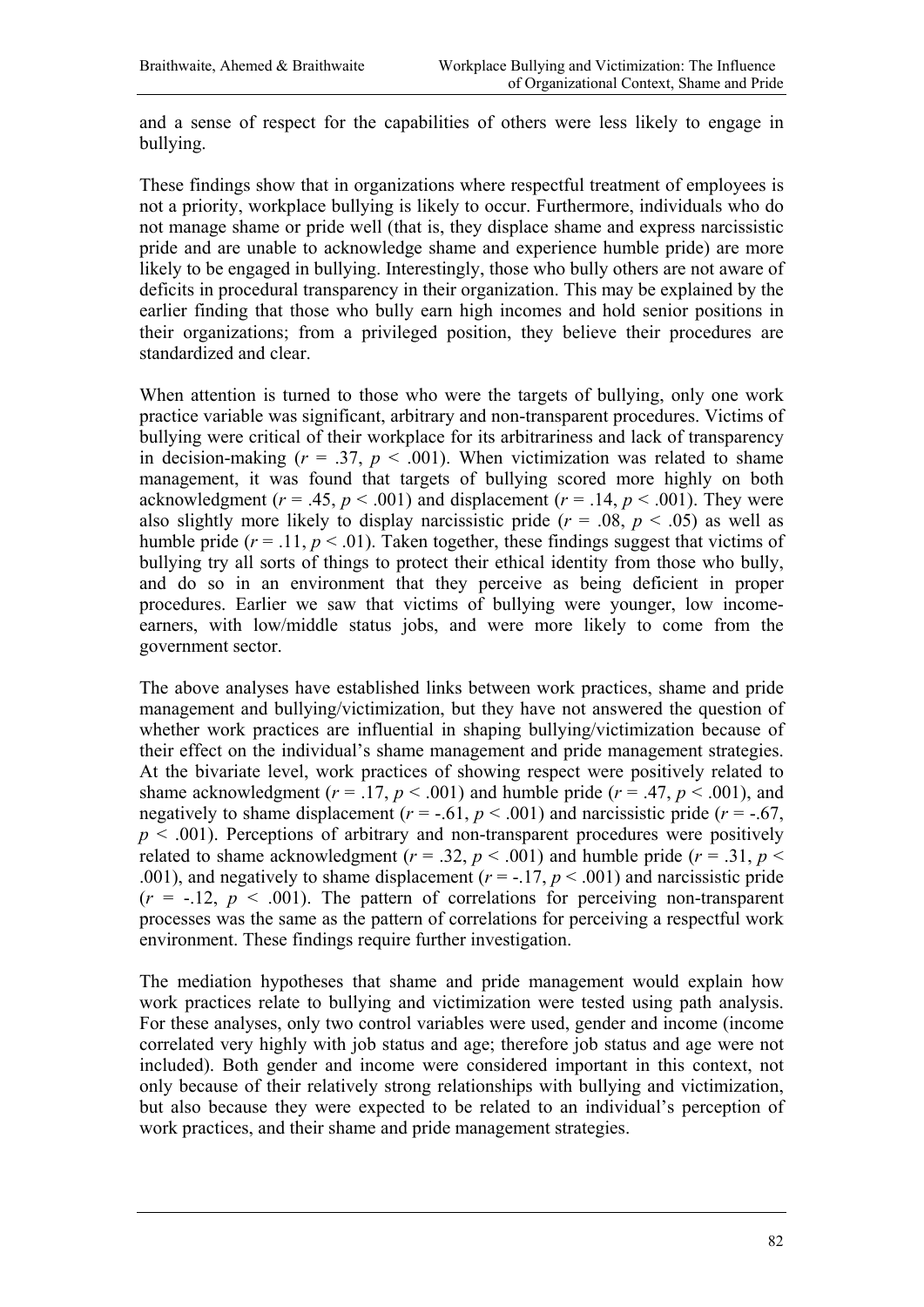#### *Path analysis to predict workplace bullying*

Figure 1 shows the diagrammatic representation of the results of the path analysis for the bullying model, using AMOS version 7.0 (Arbuckle 2006) with maximum likelihood estimation. Of note is the absence of humble pride in this diagram. While work practices were related to humble pride, humble pride was not significantly related to bullying. In other words, humble pride neither had a mediating role nor a direct link to bullying when the other shame and pride management variables were taken into account. Humble pride was therefore dropped from the final mediation model. Gender was also omitted because while it had a significant standardized regression weight, it did not contribute notably to the overall explanatory value of the model.

### **Figure 1: Path model with standardized regression coefficients for income, work practices, and shame and pride management in the prediction of bullying**



## **Table 1: Goodness of fit indices for the path model predicting bullying from organizational, shame and pride management variables**

|                                       | Indices |
|---------------------------------------|---------|
| Chi-square $(df5, p<354)$             | 5.532   |
| GFI (Goodness of Fit Index)           | .998    |
| AGFI (Adjusted Goodness of Fit Index) | .989    |
| RMSEA (Root Mean Square Error of      | .012    |
| Approximation)                        |         |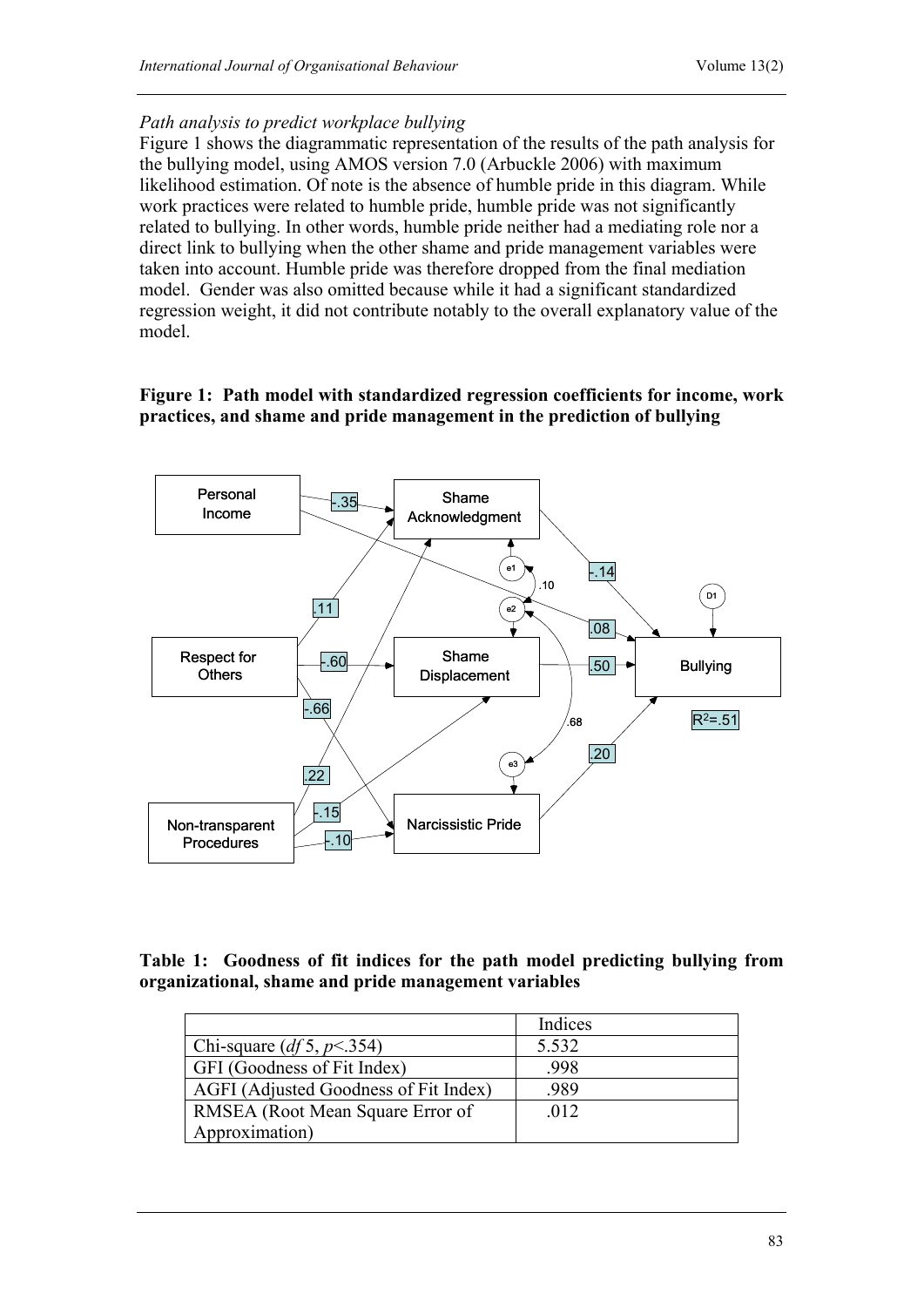The paths of the model and their standardized regression weights appear in Figure 1 with goodness of fit statistics for the model given in Table 1.

Personal income had a significant direct path to bullying; the higher the income, the greater the engagement in bullying activity. Personal income was also part of a pathway to bullying via shame acknowledgment. Those with high personal income were less likely to acknowledge shame in a hypothetical bullying scenario, and this, in turn, was associated with increased bullying.

Perceptions of work practices that show respect toward others were associated with high shame acknowledgment, low shame displacement and low narcissistic pride. High acknowledgment, low displacement and low narcissistic pride were predictive of less bullying. Shame acknowledgment, shame displacement and narcissistic pride fully mediated the relationship between work practices of showing respect to others and bullying.

Where workplace procedures were perceived to be arbitrary and non-transparent, shame acknowledgment in a hypothetical bullying scenario was high and shame displacement was low as was narcissistic pride. In turn, bullying was low. The early part of this pathway is counterintuitive in that the safe space created by more transparent procedures should make shame acknowledgment easier not less likely. Moreover, non-transparent procedures are usually associated with laissez-faire management and more bullying.

In interpreting this finding, it is useful to remember that individuals bring to the workplace their own values and standards that they are required to "mesh" with workplace standards and values. Those who observed arbitrary and non-transparent decision-making showed low commitment to their work and low job satisfaction. Possibly they are the voice of defiance in the organization and are resisting the pattern of bullying associated with those more senior in high paying, supervisory roles. It would make sense that such individuals would resist emulating the shame and pride management approaches of their bullying supervisors, expressing disapproval of bullying through high shame acknowledgment and low displacement, and through the avoidance of narcissistic pride. This shame and pride management pattern insulates those who are disgruntled about procedures from being perpetrators of bullying – depending on the organizational context, they are more likely to be victims of bosses who want to pull them into line.

The final model provided an excellent fit to the empirical data as evidenced by the goodness-of-fit indices in Table 1. The model explained 51% of the variance in workplace bullying.

#### *Path analysis to predict workplace victimization*

In the victimization model (Figure 2), neither humble pride nor narcissistic pride played a mediating role. Work practices predicted both humble pride and narcissistic pride, but neither had a significant link to victimization. Consequently, both pride management variables were taken out of the final model, as was gender. The paths and standardized regression weights are interpreted below, with model statistics provided in Table 2.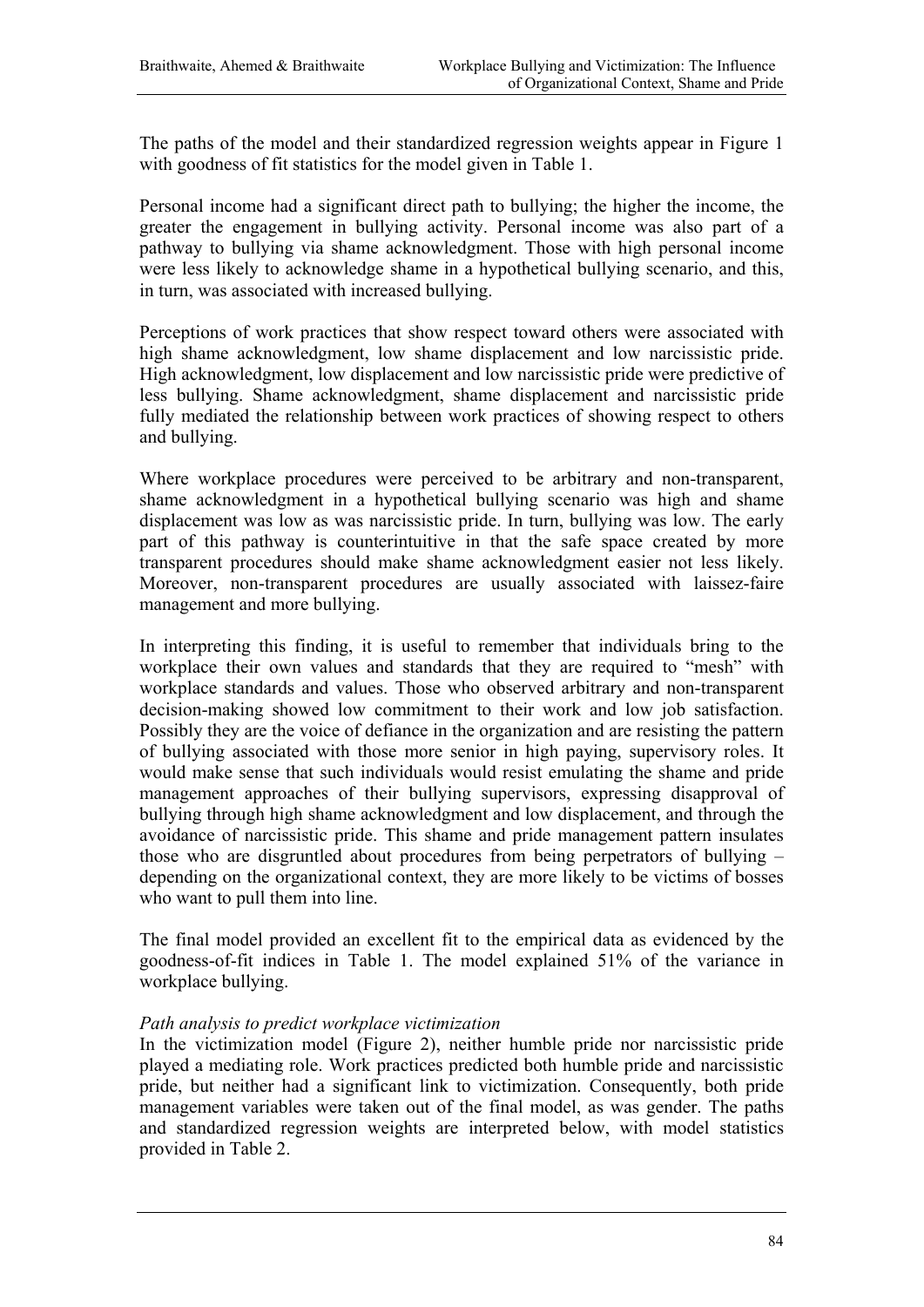

## **Figure 2: Path model with standardized regression coefficients for income, work practices, and shame and pride management in the prediction of victimization**

| Table 2: Goodness of fit indices for the path model predicting victimization from |  |
|-----------------------------------------------------------------------------------|--|
| organizational, shame and pride management                                        |  |

|                                       | Indices |
|---------------------------------------|---------|
| Chi-square $(df2, p<1112)$            | 4.373   |
| GFI (Goodness of Fit Index)           | .998    |
| AGFI (Adjusted Goodness of Fit Index) | .981    |
| RMSEA (Root Mean Square Error of      | .039    |
| Approximation)                        |         |

Those with a high personal income were less likely to be high on shame acknowledgment; this, in turn, meant they were less likely to be subject to victimization. Personal income also had a direct link to victimization; the higher the income, the lower the victimization.

Perceiving respect for others in the workplace was positively related to shame acknowledgment. This increased prospects of victimization in the workplace. By the same token, perceiving respectful treatment of others at work decreased shame displacement, in turn, decreasing victimization.

Believing that procedures were non-transparent and arbitrary directly increased prospects of victimization. In addition, believing that procedures were nontransparent increased shame acknowledgment, which then was shown to increase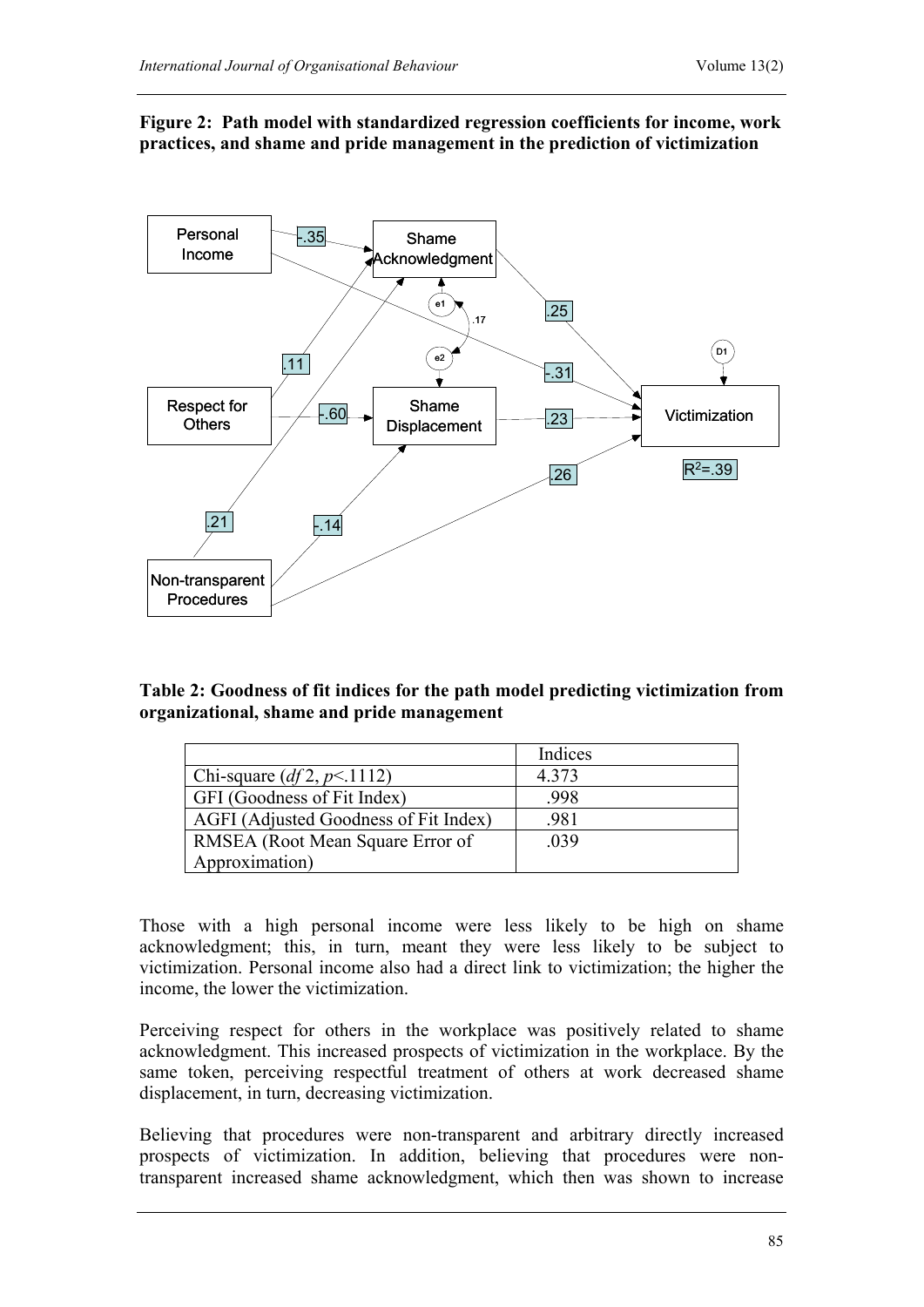levels of victimization further. Non-transparent procedural concerns were found to lower shame displacement. Low shame displacement proved advantageous for avoiding victimization.

The victimization model reveals how social context and psychological strategies for shame management combine to reduce the chances of victimization for some through one pathway and increase it for others through other pathways. Keeping shame displacement low is likely to reduce levels of victimization. As was the case in the path model for bullying, low shame displacement in response to a bullying hypothetical scenario is associated with perceptions of respectful treatment in the workplace and also perceptions of arbitrary and non-transparent procedures, a measure we are interpreting as defiance.

In contrast, acknowledgment of shame leaves people vulnerable to victimization through two pathways. Figure 2 shows how those who believe that people are treated respectfully are more likely to acknowledge shame over a hypothetical bullying incident and fall victim to bullying. It also shows how those who believe that procedures are non-transparent and arbitrary are more likely to acknowledge shame and fall victim to bullying.

The final model of victimization generated excellent fit indices (Table 2) explaining 39% of the variance in victimization.

#### **DISCUSSION**

Recent developments in our understanding of workplace bullying have embraced the importance of considering the ways in which organizational context and psychosocial factors work together to fuel bullying. Analysing data from 824 Bangladeshi employees provides insights into the ways in which characteristics and perceptions of the workplace shape how individuals manage their shame and pride and "normalise," at least in their own minds, practices of bullying others. Both the social environment of the organization and the psychology of the individual are important in understanding bullying and victimization.

As personal income (highly correlated with supervisory status) increased, shame acknowledgment over a bullying scenario decreased, that is, those with high status were less likely to see anything wrong with bullying others. Having high status and seeing nothing wrong with bullying was a precursor of acting in a bullying way to others, while not being a victim. To the extent that senior managers can be regarded as role models of up and coming younger employees, it seems reasonable to conclude that bullying has a normalcy about it in this sample as people climb the occupational ladder.

While the income differential provided evidence of how structural factors contribute to bullying cultures, there was at the same time evidence of how work culture could lessen the likelihood of bullying. Where individuals saw their workplace as engaging in respectful treatment of others, their shame and pride management styles reflected their active participation in a culture of respect. Managing shame in a way that is respectful of one's social group means engagement in shame acknowledgment and humble pride, and rejection of shame displacement and narcissistic pride. The findings supported these predictions from shame management theory. The challenge, however, comes with the finding that while this is a path that reduces prospects of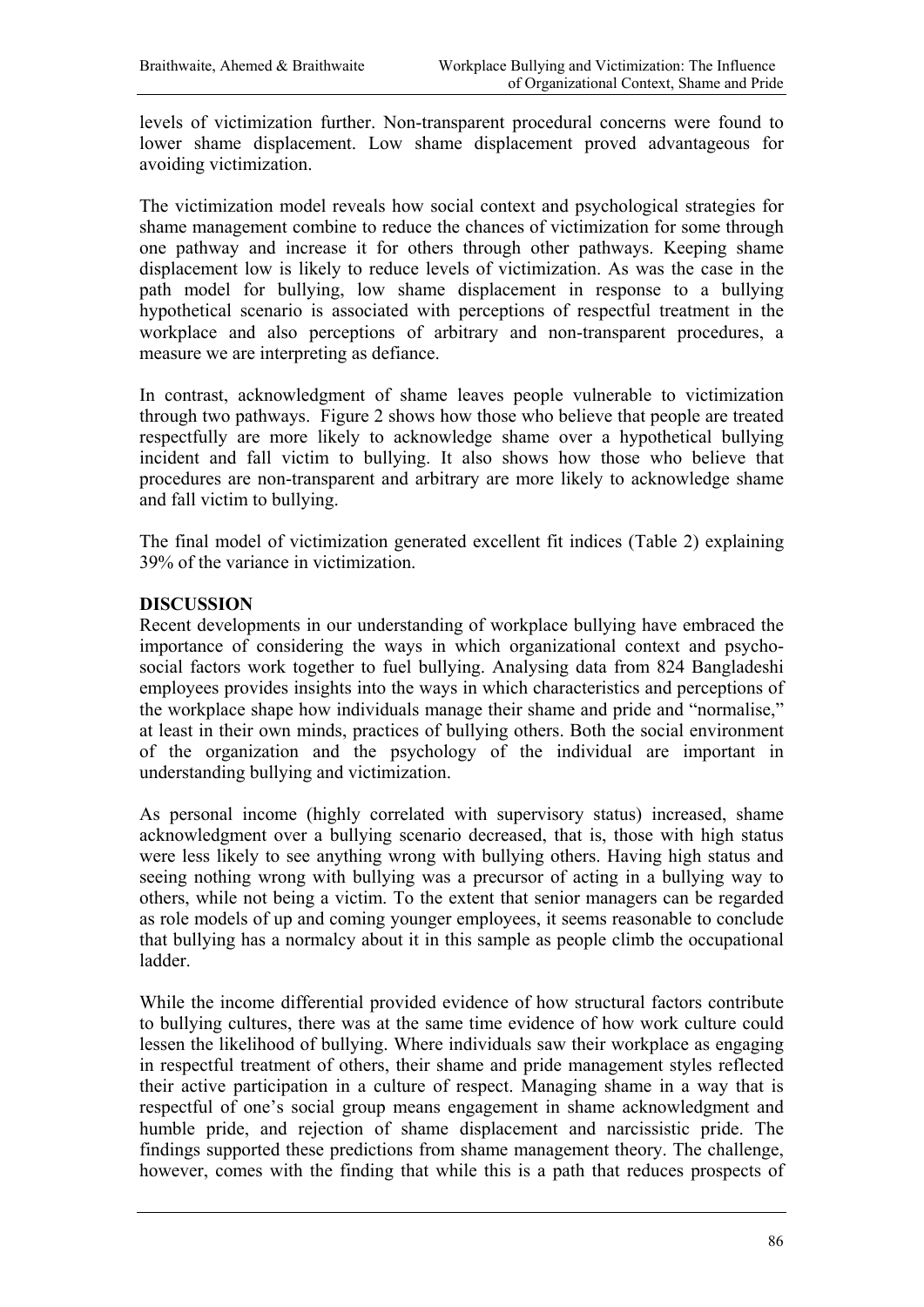being a bully, it is also a path that leads to victimization. It is not a surprising finding. Acknowledging shame over bullying means one is disapproving of the act of bullying. Those who bully are unlikely to respond warmly to the disapproval; and the risks of victimization are likely to increase in bullying tolerant environments.

The idea that senior management can engage in bullying while workplaces predominantly operate with respect provides a useful backdrop for making sense of the unanticipated finding in this research, that high shame acknowledgment, low shame displacement and low narcissistic pride were associated with perceptions that the workplace used procedures that were arbitrary and non-transparent. We would have expected workplaces where formal processes were in place to be more conducive to high shame acknowledgment, low shame displacement and low narcissism. This may not be the case, however, if senior staff with supervisory responsibilities are "estranged" or seen as not trustworthy by more junior employees.

Correlations revealed that high status employees were more satisfied with their jobs (*r*  $= .36, p < .001$ , more committed to the organization ( $r = .32, p < .001$ ), more rejecting of the idea that procedures were arbitrary and non-transparent ( $r = -0.24$ ,  $p <$ .001), were more likely to bully others ( $r = .21$ ,  $p < .001$ ), and were less likely to be victims  $(r = -.29, p < .001)$ . Those in positions of power, therefore, are unlikely to institutionalise procedures that outlaw bullying; and any procedures they do institutionalise may be less concerned with looking after the welfare of employees and more concerned with furthering the interests of management. If this is so, the pathways to bullying and victimization that start with a perception of lack of procedure may be the voice of defiance among employees who oppose bullying and think management should do something formally to prevent it. Perceptions of nontransparent procedures, job dissatisfaction and low organizational commitment form a base for hypothesizing a sub-culture of defiance. It is likely that such a sub-culture would consider bullying wrong openly (acknowledge shame) and be victimized for it. Equally likely is the hypothesis that victims of bullying will be disgruntled about lack of formal procedures and be disenchanted with their job and the organization. Further work is needed to explore the direction of the pathways from grievance about procedures to defending non-bullying shame and pride management practice to being a victim of bullying. Possibly grievance makes individuals targets for victimization and victimization increases resentments over lack of formal procedures. There may be a cyclical relationship among these variables that places individuals increasingly at odds with senior management.

A further finding that warrants discussion involves pride management. Humble pride and narcissistic pride were associated with bullying and victimization at the bivariate level. In the case of bullying, those who bullied were more prone to narcissistic pride and less to humble pride; quite compatible with displacing shame and not acknowledging it. In the case of victimization, those who were targets of bullying displayed both humble and narcissistic pride, just as they both displaced and acknowledged shame. The question of why the pride variables did not have a role to play in the multivariate path model is one that needs further investigation. Possibly the answer lies in the specificity of the connection between the emotion management scenario and the behavioural outcome: Shame over bullying may best predict bullying activity, while vaunting pride over an accomplishment may best predict claiming undue credit for an accomplishment.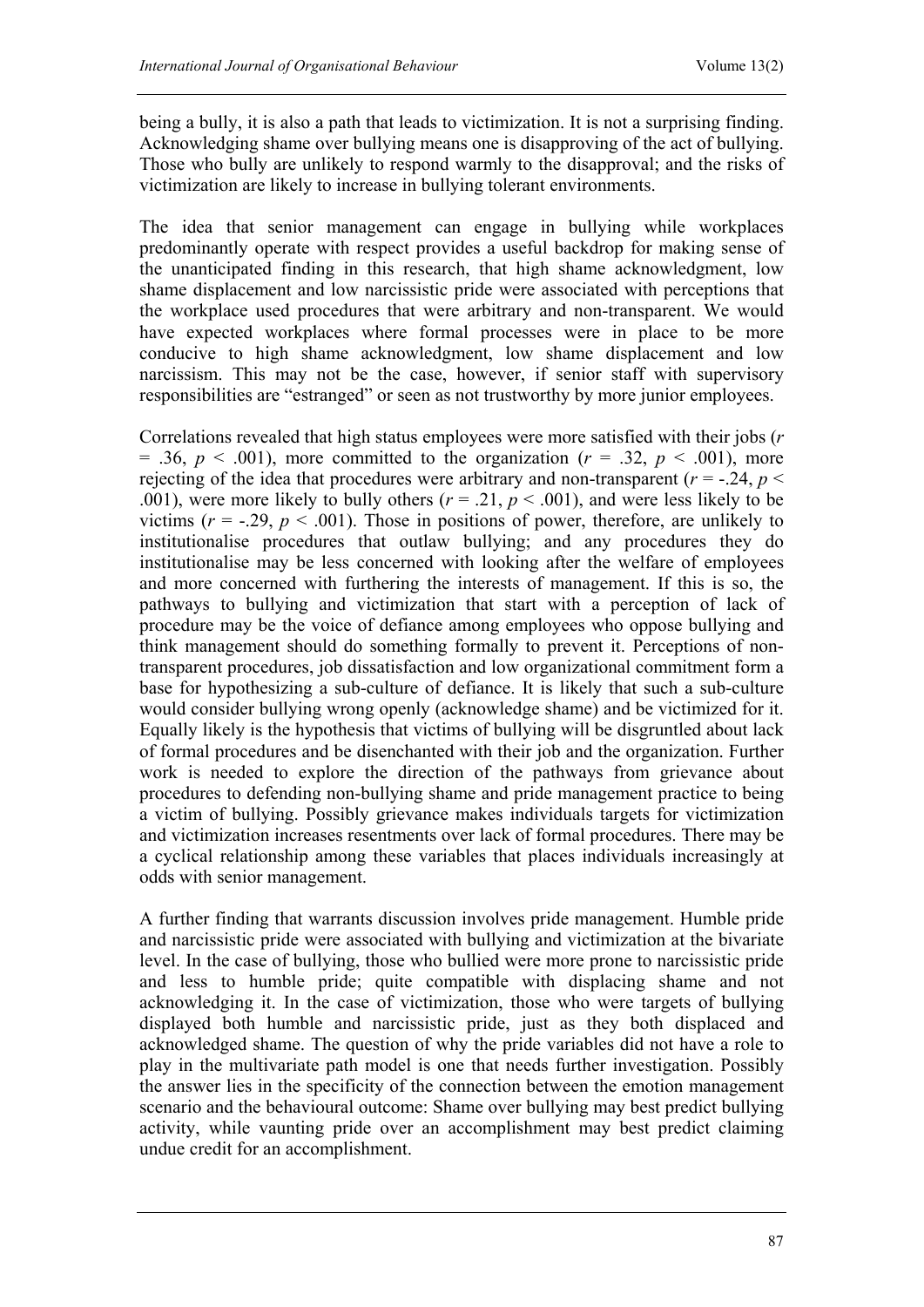While this is one area that requires further work, there are also others. The major limitation of the study is that the survey data were collected at one point in time, creating inherent dangers for theory testing that assumes causal directions. The present study should be regarded as one small step in assembling an evidence-based explanatory model of workplace bullying. The assumption was made in this research, on theoretical grounds, that perceptions of work practices would lead to shame and pride management responses that would, in turn, affect the likelihood of engaging in bullying or being the target of bullying. Longitudinal data are now required to test this hypothesis more rigorously. Other limitations of the study are associated with our decision to use the whole sample with all of its inherent heterogeneity. While supplementary analyses assured us that the model presented here is robust across sectors, there are questions comparing the processes in government versus private sector organizations that are worthy of further investigation.

Associated with this line of research for the future is gaining a more fine-grained appreciation of structural factors associated with different organizations and how these factors influence perceptions of the workplace and shame management strategies. There may also be a concern among readers that the data used in this study all came from the same source – individual employees. Future research could seek to supplement self-reports with secondary data sources, particularly in relation to the incidence of bullying and victimization.

This study has opened up the possibility of using shame and pride management theory to better understand workplace bullying and victimization. Shame and pride management are important interpretive processes for reconciling a personal ethical identity with a workplace identity that may be positively or negatively valued by management. What this study tells us is that it matters what organizations choose to reward and how they communicate their rationale for doing so. It also matters what senior management does because this is likely to set standards that others notice. But workplace management practices and tools are likely to meet with some unexpected and counterproductive consequences if the moral emotions of individuals are not taken into account. Individuals have their own views about how and when they express pride and shame acquired in the broader culture. Pressures may be felt to change expectations for how individuals should relate to each other, particularly pressures to embrace more competitive styles of interaction, but while cultures of mutual respect prevail, the moral emotions are unlikely to be abandoned or forgotten in the workplace.

#### **Acknowledgments**

Our thanks to Monika Reinhart and Brian Harrold for their assistance in preparing this manuscript, and to the anonymous reviewers for their insightful criticisms on an earlier draft of this paper.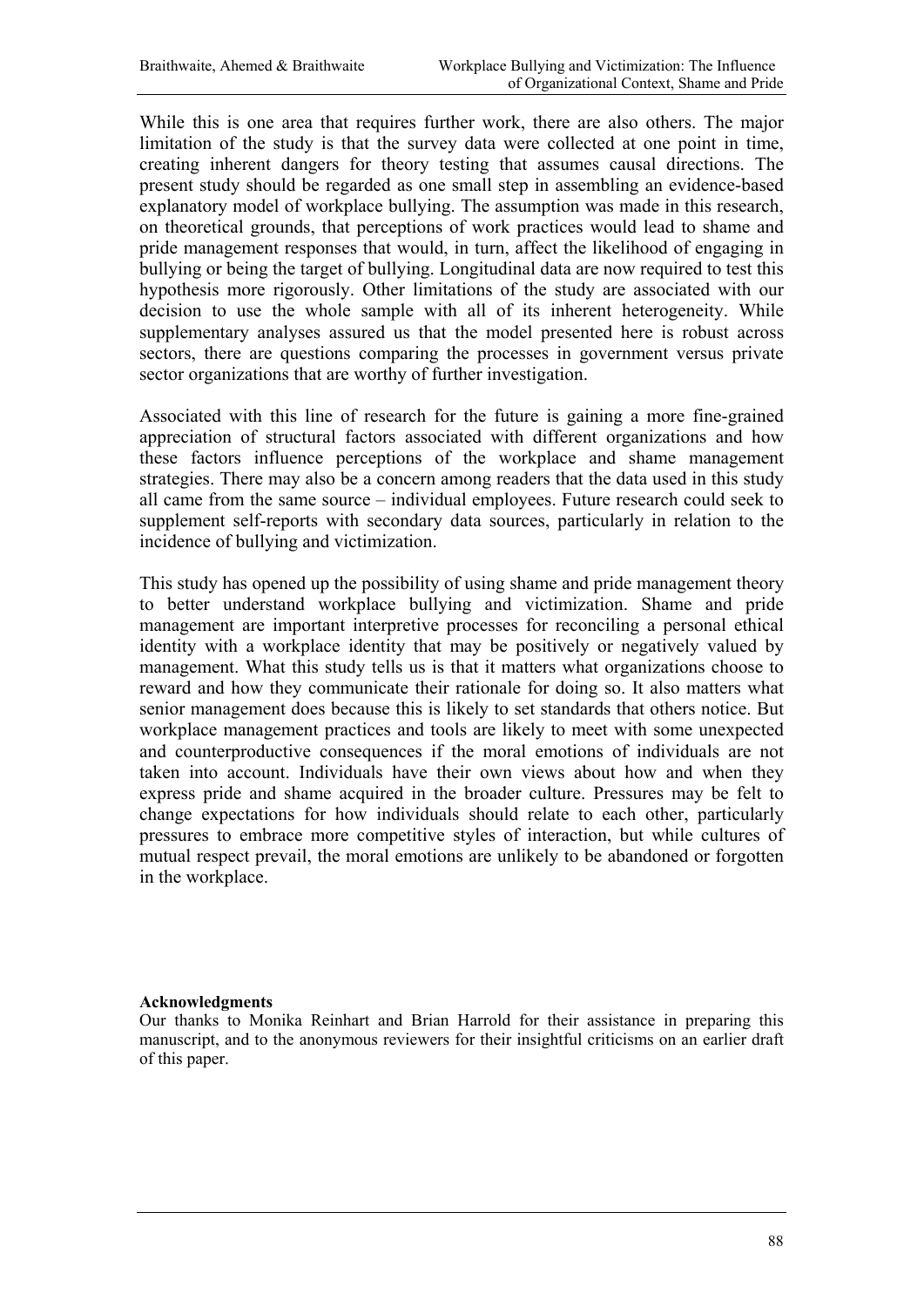## **REFERENCES**

- Agervold, M & Mikkelsen, EG 2004, 'Relationships between Bullying, Psychosocial Work Environment and Individual Stress Reactions', *Work and Stress,* 18(4), 336-351.
- Ahmed, E 2006, 'Understanding Bullying from a Shame Management Perspective: Findings from a Three-year Follow-up Study', British Journal of Educational and Child Psychology [Special issue: Youth Offending and Youth Justice, edited by C Lawrence, A Miller & N Ryrie], 23(2), 26-40.

Ahmed, E 2001, 'Shame Management: Regulating Bullying', in E Ahmed, N Harris, J Braithwaite, & V Braithwaite (eds.), *Shame Management through Reintegration*, Cambridge University Press, Cambridge, UK.

Ahmed, E & Braithwaite, J 2009, 'Shame, Pride and Workplace Bullying', in S Karstedt, I Loader & H Strang (eds.), *Emotions, Crime and Justice*, Hart, Oxford, UK.

Ahmed, E & Braithwaite, V 2004a, 'What? Me Ashamed?: Shame Management and Bullying,' *Journal of Research in Crime and Delinquency*, 41(3), 269-294.

- Ahmed, E & Braithwaite, V 2004b, 'When Tax Collectors become Collectors for Child Support and Student Loans: Jeopardizing or Protecting the Revenue Base?' *Kyklos,* 3, 303-326.
- Ahmed, E & Braithwaite, V 2005, 'A Need for Emotionally Intelligent Policy: Linking Tax Evasion with Higher Education Funding', *Legal and Criminological Psychology*, 10, 1-19.
- Ahmed, E & Braithwaite, V 2006, 'Shame Management, Forgiveness and Reconciliation: Three Key Variables in Reducing School Bullying', *Journal of Social Issues* [Special issue: Restorative Justice and Civil Society: Emerging Practice, Theory and Evidence, edited by B Morrison & E Ahmed], 62(2), 345-368.

Ahmed,E, Harris, N, Braithwaite, J & Braithwaite V (eds.), *Shame Management through Reintegration*, Cambridge University Press, Cambridge, UK.

Arbuckle, JL 2006. *AMOS Version 7*, Smallwaters, Chicago.

Arsenio, WF & Lemerise, EA 2001, 'Varieties of Childhood Bullying : Values, Emotion Processes, and Social Competence', *Social Development*, 10(1), 59-73.

- Bassman, E 1992, *Abuse in the workplace*, Quorum Books, New York.
- Baumeister, RF 2001, *'*Violent Prid', *Scientific American*, 284(4), 96-101*.*
- Bilgel, N, Aytac, S & Bayram, N 2006, 'Bullying in Turkish White-collar Workers', *Occupational Medicine, 56*(4), 226-231.
- Bowling, N A & Beehr, TA 2006, 'Workplace Harassment from the Victim's Perspective: A Theoretical Model and Meta-analysis', *Journal of Applied Psychology, 91*(5), 998-1012.

Braithwaite J 1989, *Shame, Crime and Reintegration*, Cambridge University Press, Cambridge.

- Braithwaite, V, Ahmed, E, Morrison, B & Reinhart, M 2003, 'Researching the Prospects for Restorative Justice Practice in Schools: The 'Life at School Survey' 1996-9', in L Walgrave (ed.). *Repositioning Restorative Justice: Restorative Justice, Criminal Justice and Social Context*, Willan Publishing, Compton, UK.
- Braithwaite, V, Braithwaite, J, Gibson D & Makkai, T 1994, 'Regulatory Styles, Motivational Postures, and Nursing Home Compliance', *Law and Policy*, 16, 363-94.
- Brockner, J, Heuer, L. Siegel, PA, Wiesenfeld, BM, Martin, C, Grover, S, Reed, T & Bjorgvinsson, S 1998, 'The Moderating Effect of Self-esteem in Reaction to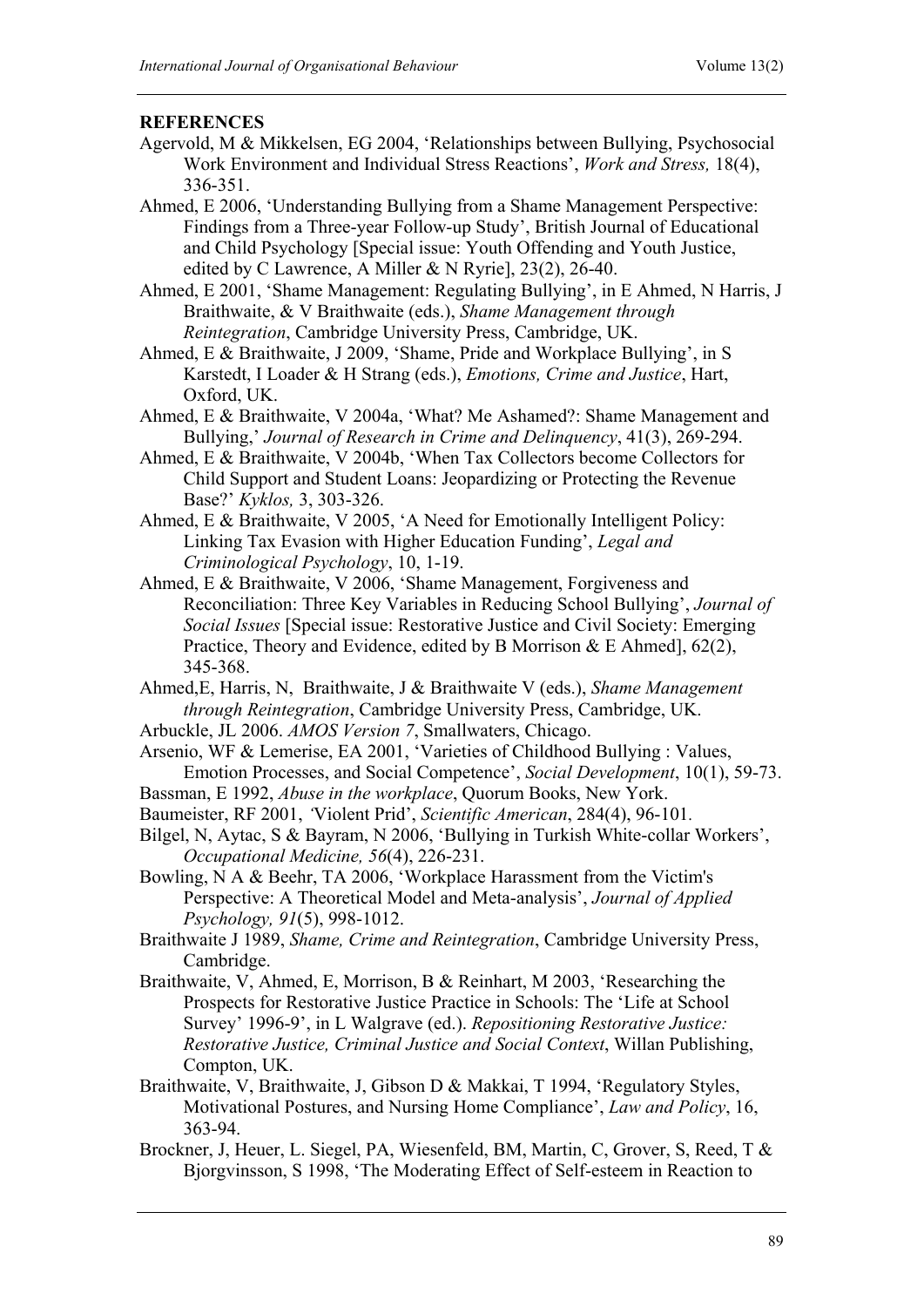Voice: Converging Evidence from Five Studies', *Journal of Personality and Social Psychology,* 75(2), 394-407.

- Colquitt, JA 2001, 'On the Dimensionality of Organizational Justice: A Construct Validation of a Measure,' *Journal of Applied Psychology, 86*, 386-400.
- Coyne, I, Seigne, E & Randall, P 2000, 'Predicting Workplace Victim Status from Personality', *European Journal of Work and Organizational Psychology* , 9, 335-349.
- Daniel, B 2004, '*Workplace Bullying: A Communication Perspective',* Unpublished Ph.D., The Florida State University, Florida, US.
- Dawn, J, Cowie, H & Anandiadou, K 2003, 'Perceptions and Experience of Workplace Bullying in Five Different Working Populations', *Aggressive Behaviour, 29*, 489-496.

Di Martino, V, Hoel, H & Cooper, CL 2003, *Preventing Violence and Harassment in the Workplace*, European Foundation for the Improvement of Living and Working Conditions, Dublin.

Djurkovic, N, McCormack, D & Casimir, G 2005, 'The Behavioral Reactions of Victims to Different Types of Workplace Bullying', *International Journal of Organization Theory and Behavior, 8*(4), 439-460.

Einarsen, S 1999, 'The Nature and Causes of Bullying at Work', *International Journal of Manpower*, 20, 16–27.

Einarsen, S 2000, 'Harassment and Bullying at Work: A Review of the Scandinavian Approach', *Aggression and Violent Behavior: A Review Journal*, 4(5), 371–401.

- Ferris, P 2004, 'A Preliminary Typology of Organisational Response to Allegations of Workplace Bullying: See No Evil, Hear No Evil, Speak No Evil', *British Journal of Guidance & Counselling,* 32(3), 389-395.
- Fischer, AH, Manstead, ASR & Rodriguez Mosquera, PM (1999). 'The Role of Honor-related Versus Individualistic Values in Conceptualizing Pride, Shame and Anger: Spanish and Dutch Cultural Prototypes', *Cognition and Emotion,*  13, 149-179.
- Glaso, L, Matthiesen, SB, Nielsen, MB & Einarsen, S 2007, 'Do Targets of Workplace Bullying Portray a General Victim Personality Profile?' *Scandinavian Journal of Psychology,* 48(4), 313-319.
- Glendinning, P 2001, 'Workplace Bullying: Curing the Cancer of the American Workplace', *Public Personnel Management,* 30(3), 269-286.
- Greenberg, J 1993, 'The Social Side of Fairness: Interpersonal and Informational Classes of Organizational Justice', In R Cropanzano (ed.), *Justice in the Workplace: Approaching Fairness in Human Resource Management*, Lawrence Erlbaum, Hillsdale, NJ.
- Gregory, A 2005, 'Bully for You', *Works Management,* 58(4), 40-43.
- Harris, N 2001, ' Shaming and Shame: Regulating Drink Driving', in Ahmed, E, Harris, N, Braithwaite J & Braithwaite, V. *Shame management through*  reintegration. Cambridge University Press, Melbourne.
- Harris, N 2007, 'Shame, Ethical Identity and Conformity: Lessons from Research on the Psychology of Social Influence', Regulatory Institutions Network Occasional Series Paper No 11, Australian National University, Canberra.
- Hauge, LJ, Skogstad, A & Einarsen, S 2007, 'Relationships between Stressful Work Environments and Bullying: Results of a Large Representative Study', *Work and Stress,* 21(3), 220-242.
- Heames, J & Harvey, M 2006, 'Workplace Bullying: A Cross-level Assessment', *Management Decision*, 44(9), 1214-1230.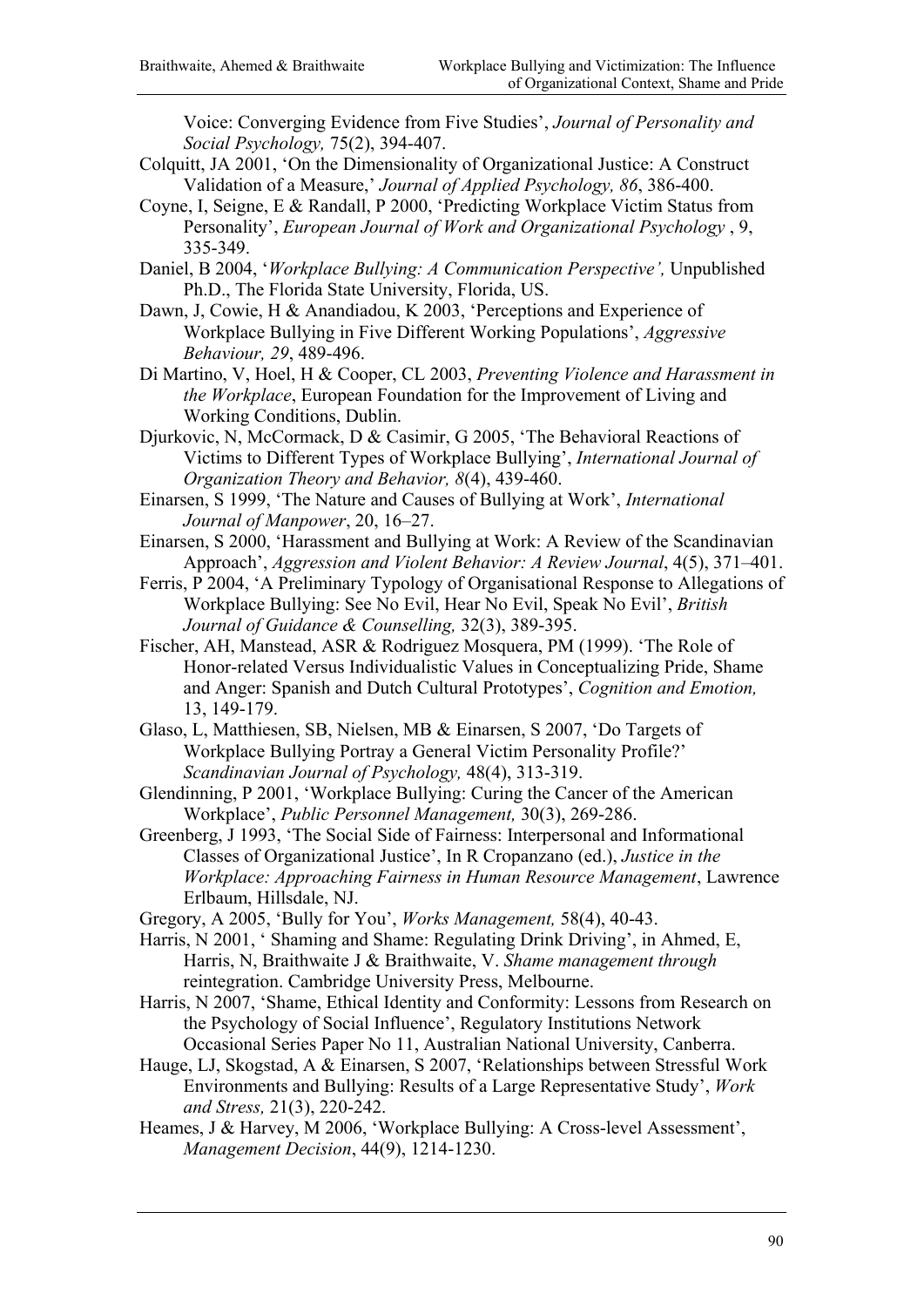- Hu, L & Bentler, PM 1999, 'Cutoff Criteria for Fit Indexes in Covariance Structure Analysis: Conventional Criteria versus New Alternatives', *Structural Equation Modeling*, 6, 1-55.
- Kivimaki, M, Elovainio, M & Vahtera, J 2000, 'Workplace Bullying and Sickness Absence in Hospital Staff', *Occupational and Environmental Medicine*, 57, 656-660.
- Kivimaki, M, Virtanen, M, Vartia, M & Elovainio, M 2003, 'Workplace Bullying and the Risk of Cardiovascular Disease and Depression', *Occupational and Environmental Medicine,* 60(10), 779-783.
- Lewis, D 2004, 'Bullying at Work: The Impact of Shame among University and College Lecturers', *British Journal of Guidance and Counselling*, 32(3), 281-99.
- Lewis, HB 1971, *Shame and Guilt in Neurosis*, International Universities Press, New York.
- Leymann H 1996, 'The Content and Development of Mobbing at Work,' *European Journal of Work and Organizational Psychology*, 5, 165–184.
- Loehlin, JC 1998, '*Latent Variable Models: An Introduction to Factor, Path, and Structural Analysis*', Erlbaum, Mahwah, NJ.
- Matthiesen, SB & Einarsen, S 2001, 'MMPI-2 Configurations among Victim of Bullying at Work', *European Journal of Work and Organizational Psychology*, 10(4), 467–484.
- Matthiesen, S B & Einarsen, S 2007, 'Perpetrators and Targets of Bullying at Work: Role Stress and Individual Differences', *Violence and Victims, 22*(6), 735-753.
- McCarthy, P, Sheehan, M, Wilkie, S & Wilkie, W (eds.), 1998, *Bullying: Causes, Costs and Cures*, Beyond Bullying Association, Brisbane.
- McCormack, D, Casimir, G, Djurkovic, N & Yang, L 2006, 'The Concurrent Effects of Workplace Bullying, Satisfaction with Supervisor, and Satisfaction with Coworkers on Affective Commitment among Schoolteachers in China', *International Journal of Conflict Management*, 17(4), 316-331.
- Menesini, E, Sanchez, V. Fonzi, A, Ortega, R, Costabile A, & Lo Feudo, G, 2003, 'Moral Emotions and Bullying: A Cross-National Comparison of Differences between Bullies, Victims and Outsiders', Aggressive Behavior, 29 515-530.
- Mikkelsen, EG & Einarsen, S 2002, , Basic Assumptions and Post-traumatic Stress among Victims of Bullying at Work', *European Journal of Work and Organizational Psychology,* 11(1), 87-111.
- Morrison, B 2006, 'School Bullying and Restorative Justice: Towards a Theoretical Understanding of the Role of Respect, Pride and Shame', *Journal of Social Issues* [Special issue: Restorative Justice and Civil Society: Emerging Practice, Theory and Evidence, edited by B Morrison & E Ahmed], 62(2), 345-368.
- Nielsen, MB, Matthiesen, SB & Einarsen, S 2004, 'When the Bully is a Leader: The Relationship between Destructive Leaders and Symptoms of Posttraumatic Stress Disorder among Victims of Workplace Bullying', paper presented at the Fourth International Conference on Bullying and Harrassment in the Workplace, Bergen.
- Olafsson, RF & Johannsdottir, HL 2004, 'Coping with Bullying in the Workplace: The Effect of Gender, Age and Type of Bullying', *British Journal of Guidance & Counselling,* 32(3), 319-33.
- Oluremi, BA 2007, 'Communication Openness, Conflict Events and Reactions to Conflict in Culturally Diverse Workgroups,' *Cross Cultural Management,* 14(2), 105-124.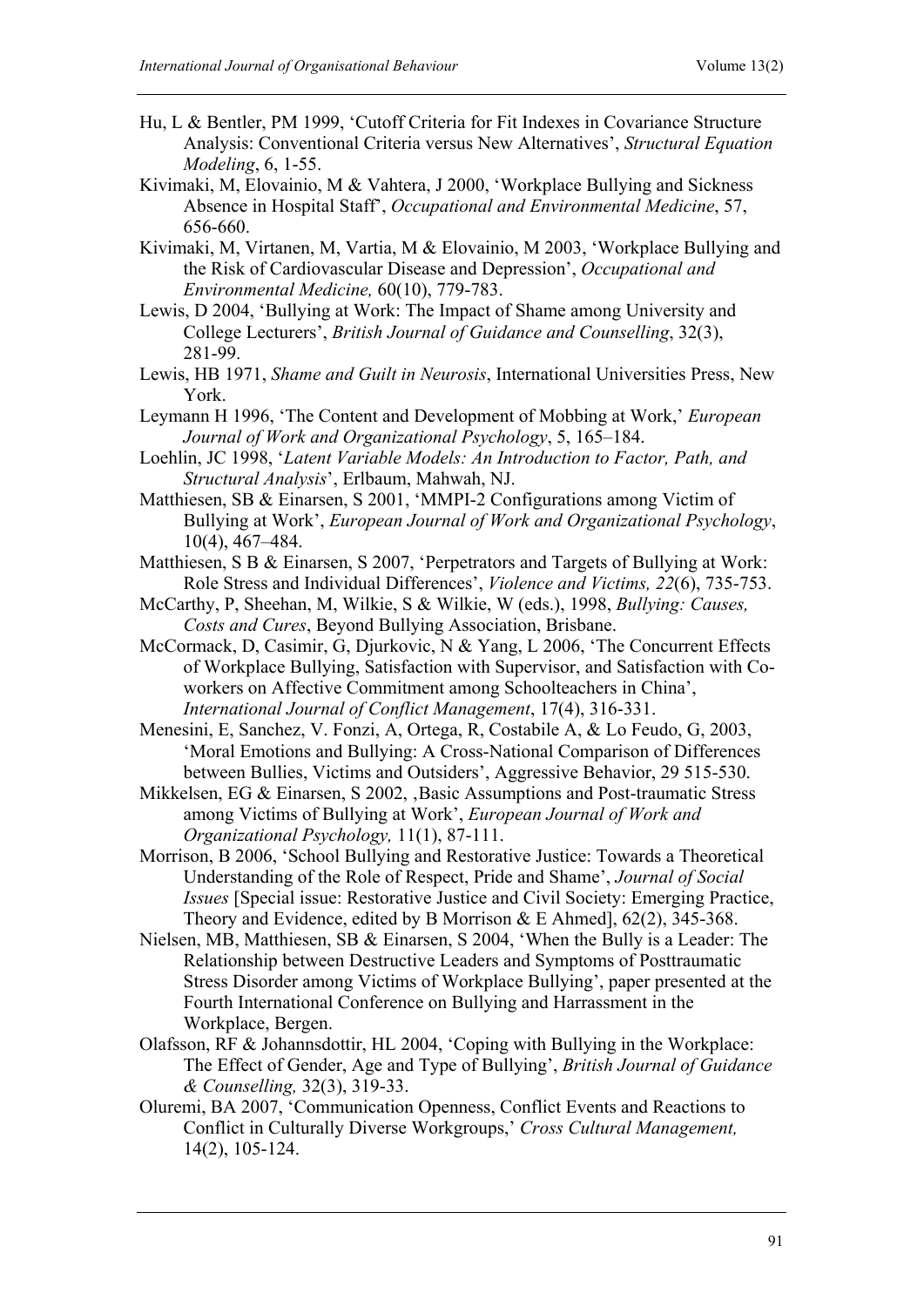Quine, L 1999, 'Workplace Bullying in NHS Community Trust: Staff Questionnaire Survey', *British Medical Journal,* 318, 228-232.

Raskin, R & Terry, H 1988, 'A Principle-components Analysis of the Narcissistic Personality Inventory and Further Evidence of its Construct Validity', *Journal of Personality and Social Psychology*, 54, 890-902.

Rayner, C & Hoel, H 1997, 'A Summary Review of Literature Relating to Workplace Bullying', *Journal of Community and Applied Social Psychology,* 7, 181-191*.* 

Salin, D 2003, 'Bullying and Organisational Politics in Competitive and Rapidly Changing Work Environments', *International Journal of Management & Decision Making,* 4(1), 35-46.

Scheff, T. J. & Retzinger, S. M. (1991). *Emotions and violence: Shame and rage in destructive conflicts*. Lexington, MA, USA: Lexington Books/D. C. Heath and Company.

Seigne, E, Coyne, I, Randall, P & Parker, J 2007, 'Personality Traits of Bullies as a Contributory Factor in Workplace Bullying: An Exploratory Study', *International Journal of Organization Theory and Behavior,* 10(1), 118-132.

Sheehan, M 1999 'Workplace Bullying: Responding with Some Emotional Intelligence', *International Journal of Manpower,* 20(1/2), 57-66.

- Shin, H 2006, 'A Cross-cultural Examination of Shame Management in the Workplace', PhD Dissertation. Australian National University, Australia.
- Skogstad, A, Einarsen, S, Torsheim, T, Aasland, MS & Hetland, H 2007, 'The Destructiveness of Laissez-faire Leadership Behavior', *Journal of Occupational Health Psychology,* 12(1), 80-92.
- Siegrist J 1996, 'Adverse Health Effects of High-effort/Low-reward Conditions', *Journal of Occupational Health Psychology,* 1(1), 27-41.
- Steiger, JH 1998, 'A Note on Multiple Sample Extensions of the RMSEA Fit Index' *Structural Equation Modeling*, 5, 411–19.
- Ttofi, M & Farrington, D 2008, 'Reintegrative Shaming Theory, Moral Emotions and Bullying', *Aggressive Behavior*, 34, 352–368.
- Tyler, TR 1990, *Why People Obey the Law*, Princeton University Press, Princeton.
- Voss, M, Floderus, B & Diderichsen, F 2001 'Physical, Psychosocial, and Organizational Factors Relative to Sickness Absence: A Study Based on Sweden Post', *Occupational and Environmental Medicine,* 58(3), 178-84.

Webb, T 2003, 'Towards A Mature Shame Culture: Theoretical and Practical Tools for Personal and Social Growth', Unpublished PhD Dissertation, University of Western Sydney, Australia.

WorkCover Corporation 2004, Workplace Bullying. http://www.workcover.com/ftp/documents/aeworkplacebullying.pdf

Zapf, D & Einarsen, S 2003, 'Individual Antecedents of Bullying: Victims and Perpetrators', in SE Einarsen, H Hoel, D Zapf & CL Cooper (eds.), *Bullying and Emotional Abuse in the Workplace. International Perspectives in Research and Practice*, Taylor & Francis, London.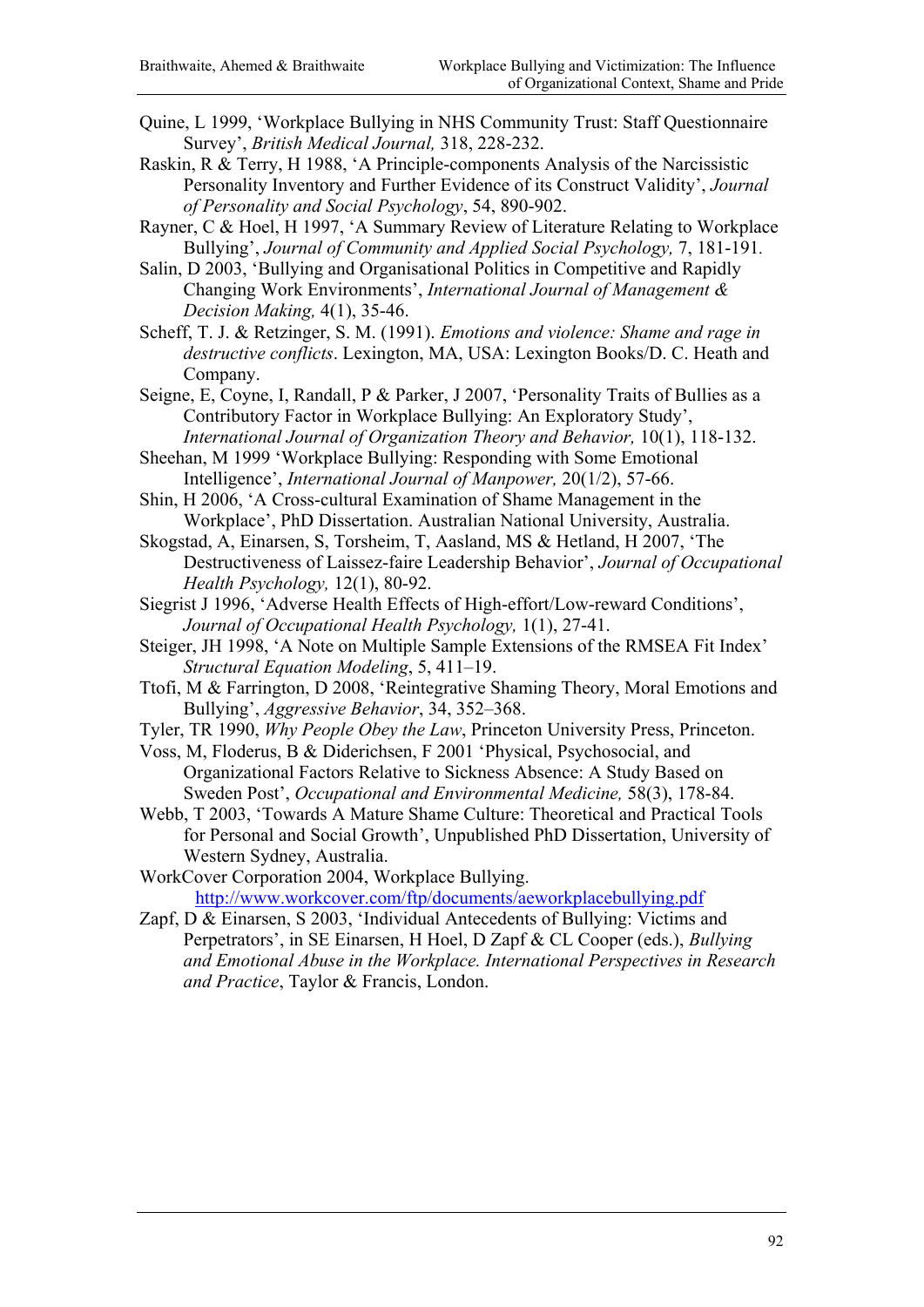# **APPENDIX**

MOSS-SASD scenario and items used to measure shame acknowledgment and shame displacement

# *Scenario*

Suppose you just had voiced a criticism of work and undervalued the efforts of a co-worker in front of other staff, including subordinates of the co-worker. How likely is it that you would feel the following ...

*Shame acknowledgment* 

- 1. ashamed of yourself
- 2. you had let down your co-workers
- 3. regretting what you have said
- 4. concerned to put matters right and put it behind you
- 5. you have harmed your professional reputation
- 6. feel hesitant to come at the office

## *Shame displacement*

- 1. angry with your co-workers
- 2. unable to decide, in your mind, whether or not you had done the wrong thing;
- 3. placing the blame somewhere else for what you said
- 4. you wanted to get even with someone else